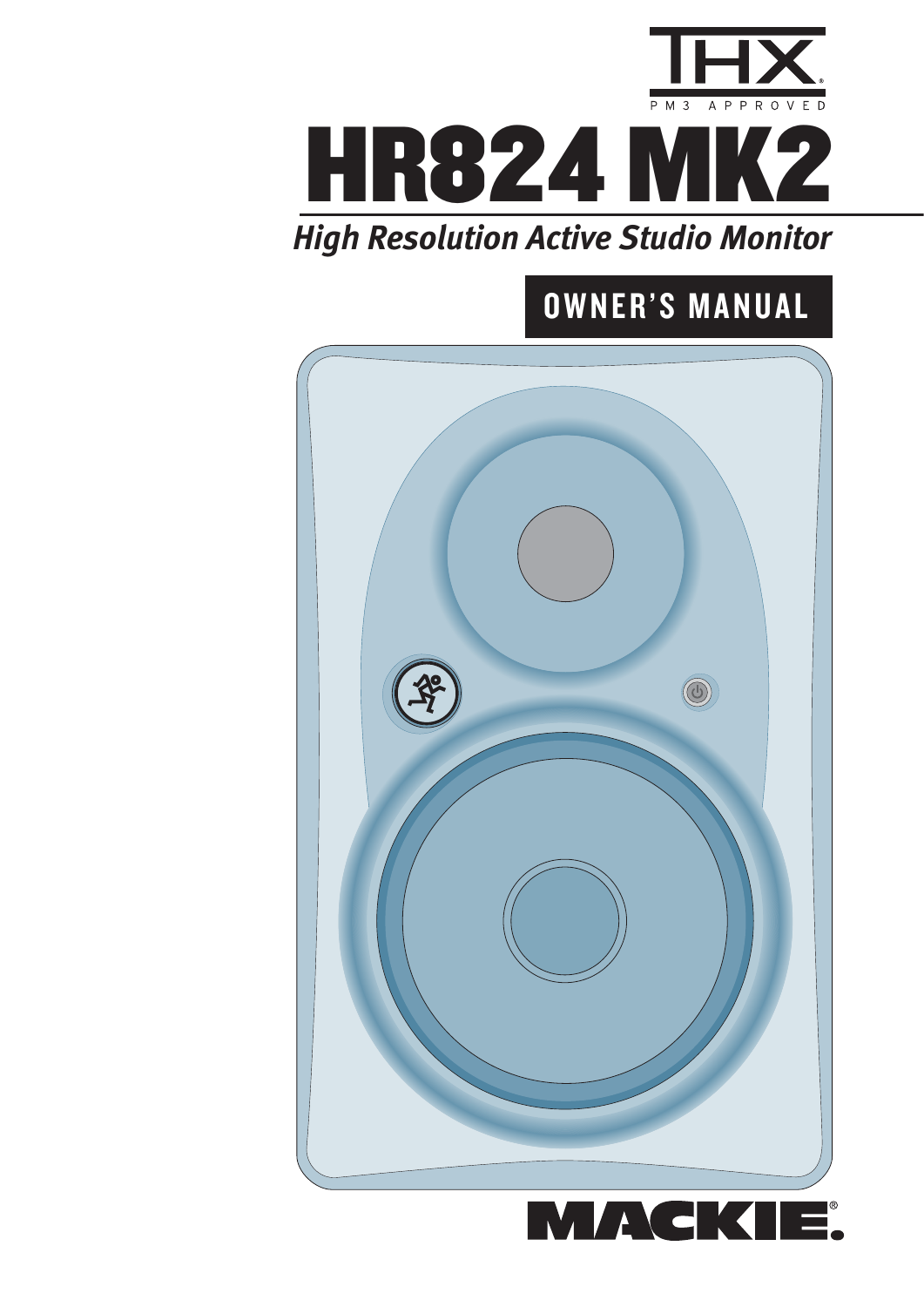- **1.** Read these instructions.
- **2.** Keep these instructions.
- **3.** Heed all warnings.
- **4.** Follow all instructions.
- **5.** Do not use this apparatus near water.
- **6.** Clean only with dry cloth. Use a non-scratch cloth to protect the finish.
- **7.** Do not block any ventilation openings. Install in accordance with the manufacturer's instructions.
- **8.** Do not install near any heat sources such as radiators, heat registers, stoves, or other apparatus (including amplifiers) that produce heat.
- **9.** Do not defeat the safety purpose of the polarized or grounding-type plug. A polarized plug has two blades with one wider than the other. A grounding-type plug has two blades and a third grounding prong. The wide blade or the third prong are provided for your safety. If the provided plug does not fit into your outlet, consult an electrician for replacement of the obsolete outlet.
- **10.**Protect the power cord from being walked on or pinched particularly at plugs, convenience receptacles, and the point where they exit from the apparatus.
- **11.** Only use attachments/accessories specified by the manufacturer.
- **12.** Use only with a cart, stand, tripod, bracket, or table specified by the manufacturer, or sold with the apparatus. When a cart is used, use caution when moving the cart/apparatus combination to avoid injury from tip-over.



<span id="page-1-0"></span>

*est utilisé pour alerter l'utilisateur de la présence à l'intérieur du coffret de "voltage dangereux" non isolé d'ampleur suffisante pour constituer un risque d'éléctrocution.*



The exclamation point within an equilateral triangle is intended to alert the user of the presence of important operating and maintenance (servicing) instructions in the literature accompanying the appliance.<br>Le point d'exclamation à l'intérieur d'un triangle équilatéral est employé<br>pour alerter les utilisateurs de la présence d'instructions importantes pour le *fonctionnement et l'entretien (service) dans le livret d'instruction accompagnant l'appareil.*

- **13.** Unplug this apparatus during lightning storms or when unused for long periods of time.
- **14.** Refer all servicing to qualified service personnel. Servicing is required when the apparatus has been damaged in any way, such as powersupply cord or plug is damaged, liquid has been spilled or objects have fallen into the apparatus, the apparatus has been exposed to rain or moisture, does not operate normally, or has been dropped.
- **15.**This apparatus shall not be exposed to dripping or splashing, and no object filled with liquids, such as vases, shall be placed on the apparatus.
- 16. Note that this apparatus is not completely disconnected from the AC mains service when the power switch is in the OFF position.
- **17.** The MAINS plug or an appliance coupler is used as the disconnect device, so the disconnect device shall remain readily operable.
- **18.**Exposure to extremely high noise levels may cause permanent hearing loss. Individuals vary considerably in susceptibility to noise-induced hearing loss, but nearly everyone will lose some hearing if exposed to sufficiently intense noise for a period of time. The U.S. Government's Occupational Safety and Health Administration (OSHA) has specified the permissible noise level exposures shown in the following chart.

According to OSHA, any exposure in excess of these permissible limits could result in some hearing loss. To ensure against potentially dangerous exposure to high sound pressure levels, it is recommended that all persons exposed to equipment capable of producing high sound pressure levels use hearing protectors while the equipment is in operation. Ear plugs or protectors in the ear canals or over the ears must be worn when operating the equipment in order to prevent permanent hearing loss if exposure is in excess of the limits set forth here.

| Duration,      | Sound Level | <b>Typical Example</b>                    |
|----------------|-------------|-------------------------------------------|
| per day in     | dBA, Slow   |                                           |
| hours          | Response    |                                           |
| 8              | 90          | Duo in small club                         |
| 6              | 92          |                                           |
|                | 95          | Subway Train                              |
| 3              | 97          |                                           |
| η              | 100         | Very loud classical music                 |
| .5             | 102         |                                           |
|                | 105         | Matt screaming at Troy about<br>deadlines |
| በ 5            | 110         |                                           |
| $0.25$ or less | 15          | Loudest parts at a rock concert           |

WARNING — To reduce the risk of fire or electric shock, do not expose this apparatus to rain or moisture.

Laite on liitettävä suojakoskettimilla varustettuun pistorasiaan.

Apparatet må tilkoples jordet stikkontakt.

Apparaten skall anslutas till jordat uttag.



Correct disposal of this product. This symbol indicates that this product should not be disposed of with your household waste, according to the WEEE Directive (2012/19/EU) and your national law. This product should be handed over to an authorized collection site for recycling waste electrical and electronic equipment (EEE). Improper handling of this type of waste could have a possible negative impact on the environment and human health due to potentially hazardous substances that are generally associated with EEE. At the same time, your cooperation in the correct disposal of this product will contribute to the effective usage of natural resources. For more information about where you can drop off your waste equipment for recycling, please contact your local city office, waste authority, or your household waste disposal service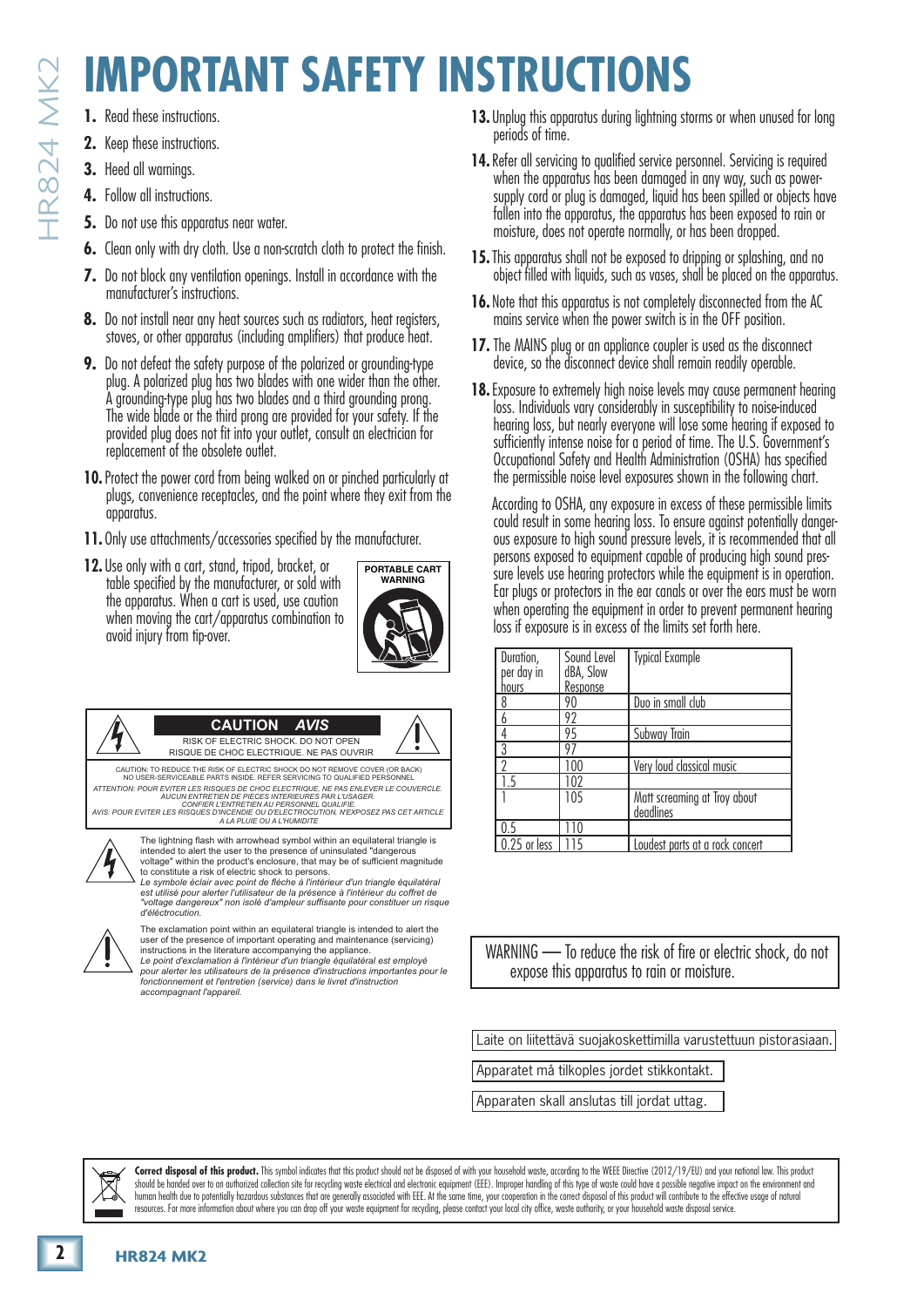Thank you for choosing the Mackie HR824 MK2 Studio Monitors. We began producing the original HR824 Studio Monitors in 1997, and they quickly became the standard by which near-field studio reference monitors were compared for extremely flat frequency response at a reasonable price. The HR824 MK2s have been redesigned with modern components for improved accuracy and an extended low-frequency response.

# **Investments in Excellence...**

When we decided it was time to update the HR824s, we turned to our expert loudspeaker and transducer design engineering team at EAW to determine how to make an already excellent studio monitor even better. The first thing they noticed was that the front baffle could be redesigned with a rounder aluminum construction to further reduce edge diffraction for improved imaging. The volume of the cabinet was increased slightly to improve the low-frequency response. The amplifiers have been adjusted with all new 'voicing' to match the new cabinets. However, the amplifiers' design is fundamentally the same and has a very similar characteristic to the original model. If you are upgrading from the original HR824s, you won't have to relearn the sound. The MK2s still deliver the clarity, ultra-linear frequency response, and broad stereo imaging of the originals.

An elegant piano-black gloss finish emphasizes that these studio monitors are in a class by themselves, pleasing to the most discerning eye as well as the most discerning ear.

The result? The HR824 MK2 Studio Monitors are extremely accurate and versatile, loaded with unique controls that allow you to fine-tune the sound to match your individual environment precisely. You're gonna love these!

# **What are they? The Advantages...**

The HR824 MK2 Studio Monitors are highresolution, two-way, bi-amplified, active monitors employing a 6th-order Butterworth system with a built-in rear-firing mass-loaded passive radiator. Whew! There are many benefits to integrating an active crossover, power amplifiers, and drivers into a single cabinet, and we've taken full advantage of these benefits in the design of the HR824 MK2.

The crossover point is designed so that the high- and low-frequency drivers are fed only the frequencies they are best able to reproduce.

- <span id="page-2-0"></span>**INTRODUCTION** • The amplifiers are designed to provide maximum acoustic output from the speakers, yet minimize acoustic output from the speakers, yet minimize the danger of speaker damage due to overdriving.
	- In addition, the amplifiers' gain and frequency responses are individually hand-trimmed to compensate for typical manufacturing tolerances between the drivers and produce a smooth frequency response from 35 Hz to 20 kHz.
	- The connecting wires between the amplifier outputs and the drivers are kept to an absolute minimum, so the damping factor of the amplifier isn't compromised by the resistance of long speaker cables.
	- The acoustic sum of the outputs from the two drivers are optimized electronically, as well as physically, so the amplitude response is unity and the phase difference is minimal.

In short, all the complex interconnected components in the system are designed to work in harmony with each other to produce the best possible sound.

# **The Transducers...**

The monitors feature an 8.75-inch high-precision, lowdistortion woofer and a 1-inch ferrofluid cooled titanium dome tweeter on the front, and a 6-inch x 12-inch elliptical flat piston passive radiator in the back.

The high-frequency driver is mounted on a massive, acoustically non-resonant die-cast aluminum exponential waveguide, which results in wide, controlled dispersion of high-frequency sounds. The unique passive radiator design provides tight, articulate bass response down to 35 Hz — an astounding accomplishment for a cabinet of this size! And since the radiator is producing most of the sound at the lowest frequencies, there is very little distortion from the woofer because its cone movement is minimal at those frequencies.



*Figure 1. HR824 MK2 Cutaway side view*

 $\overline{\mathbf{3}}$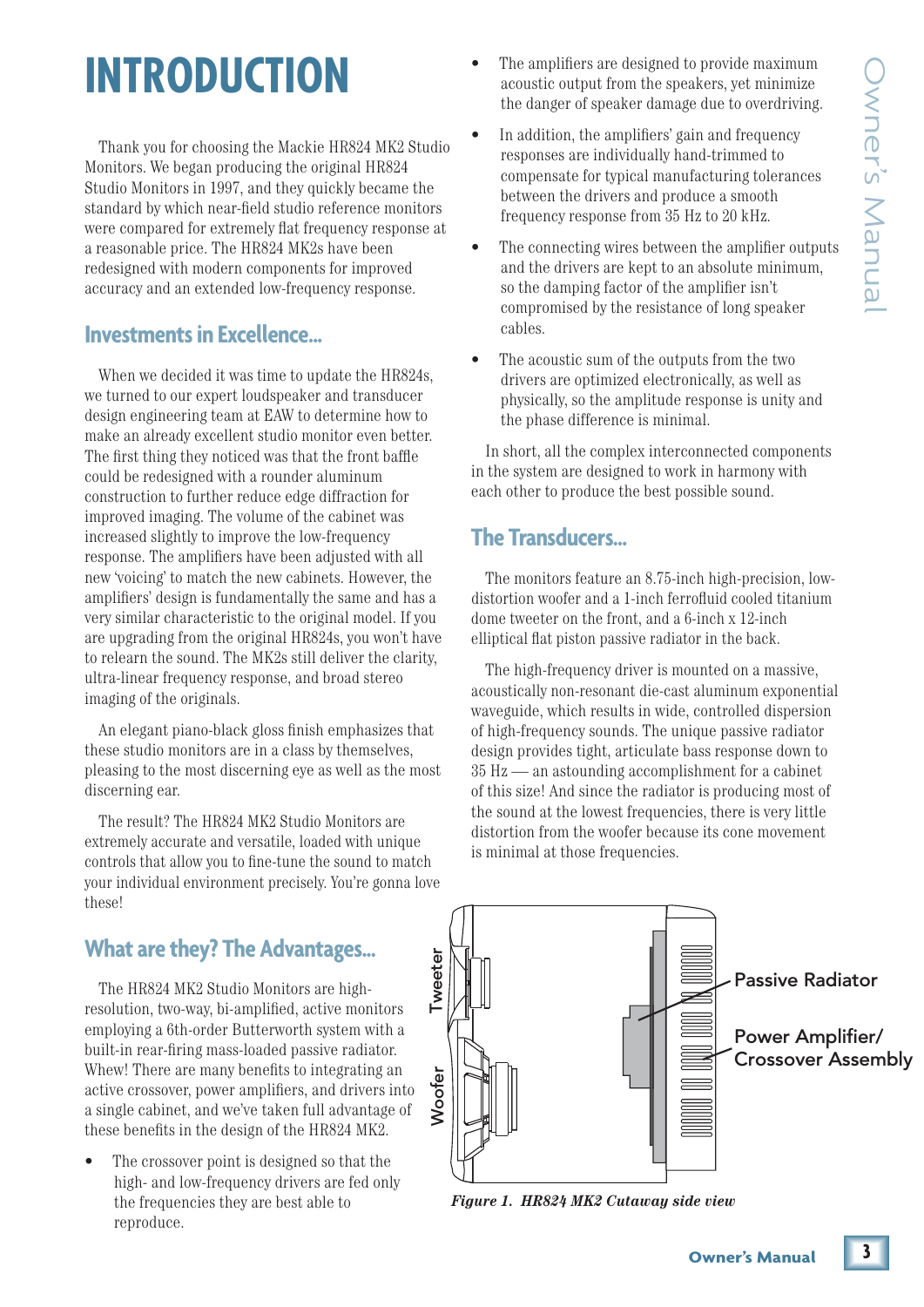# **The Cabinet...**

The cabinet is made of MDF with a high-gloss pianoblack finish. Internal bracing increases the strength and rigidity (stiffness) of the box. An open-cell adiabatic foam material fills the inside of the box to absorb internal reflections and dampen standing waves. Mounting hardware is installed on the bottom of the cabinet that fits the 60.0 WB OmniMount wall-mount bracket (see "Placement" on page 6 for more info).

# **FR Series Power Amplifiers...**

What better way to power the loudspeakers than with our acclaimed FR Series "Fast Recovery" power amplifiers. Our Fast Recovery design uses low negative feedback, yet allows the amplifiers to maintain low distortion and stability even when driven into clipping.

The low-frequency amplifier produces up to 150 watts continuous (350 watts peak) before clipping, while the high-frequency amplifier produces up to 100 watts continuous (210 watts peak).

# **QUICK START**



We realize that you can't wait to hook up your new Mackie HR824 MK2 High Resolution Studio Monitors and try them out. Nevertheless, please take the time to read this page NOW, and

the rest can wait until you're good and ready.

<span id="page-3-0"></span>**The Cabinet...**<br>
The cabinet is m<br>
black finish. Internal<br>
rigidity (stiffness)<br>
foam material fills<br>
internal reflections<br>
Mounting hardware<br>
cabinet that fits the<br>
bracket (see "Place<br> **FR Series Pow**<br>
What better way<br> Each of the HR824 MK2 cabinets has its own builtin power amplifiers. That's right, two amplifiers per speaker cabinet; one for the high-frequency tweeter and one for the low-frequency woofer. You should turn the INPUT SENSITIVITY [2] control on the back of the cabinet down (fully counterclockwise) before turning on the Studio Monitors for the first time. Also be sure to set the power switch [9] on the front panel to its standby position (out). This will prevent you from accidentally connecting a hot signal source to the monitors and getting a rude surprise.

There are a number of other settings you can make on the back of the HR824 MK2, and you can look at the graphic instructions relating to each of them on the back of the cabinet (or wait until you read about them later on in this manual so you really know what they do). For now, just leave them at the factory default settings (ACOUSTIC SPACE = WHOLE; LOW FREQ =  $49$ Hz; HIGH FREQ = 0), except for the POWER MODE [6] switch. Be sure it is set to the STANDBY position.

- 1. Connect the line-level monitor signal from your mixer, preamp, or other signal source to the SIGNAL INPUT [1] jack on the HR824 MK2 Studio Monitor (1⁄4-inch) PHONE, XLR, or RCA).
- 2. Connect the supplied AC power cord to the IEC socket [7] on the back of the monitor. Plug the other end into an AC outlet properly configured with the correct voltage for your particular model.
- 3. Set the POWER MODE [6] switch on the rear panel to the ON position. With the front panel power switch [9] out, the power amplifier is in Standby mode.
- 4. Start your signal source (tape deck, CD, DAW, or whatever), but leave the master volume control on your mixer or preamp down.
- 5. Push in the power switch [9] on the front of the HR824 MK2. The power ring [10] around the switch will illuminate.
- 6. Slowly turn up the INPUT SENSITIVITY [2] control on the back of the monitor to its fully clockwise position (NORMAL).
- 7. Adjust the master volume on your mixer to a comfortably loud listening level. Enjoy the silky smooth highs and authoritative, commanding lows of the HR824 MK2. Then read the rest of this manual.

# **AN EXTREMELY IMPORTANT NOTE ON HR824 MK2 BASS RESPONSE AND YOUR CONTROL ROOM.**



Your new HR824 MK2s achieve their best bass response in a room that's optimized for bass reproduction. A lot of factors can conspire to thwart the HR824 MK2s' extended low

frequency — including room shape, room volume and acoustical treatment.

This is not a cop-out or an apology. It's plain old physics in action. Luckily we've armed you with some compensating controls that you can use to optimize the frequency response of the speakers in your particular room. Consider the following:

# **The ACOUSTIC SPACE switch must be set correctly.**

When you put your HR824 MK2s in a corner or up against walls, their bass characteristics change. Adjust the ACOUSTIC SPACE [3] switch setting accordingly to avoid muddy or exaggerated low frequency response.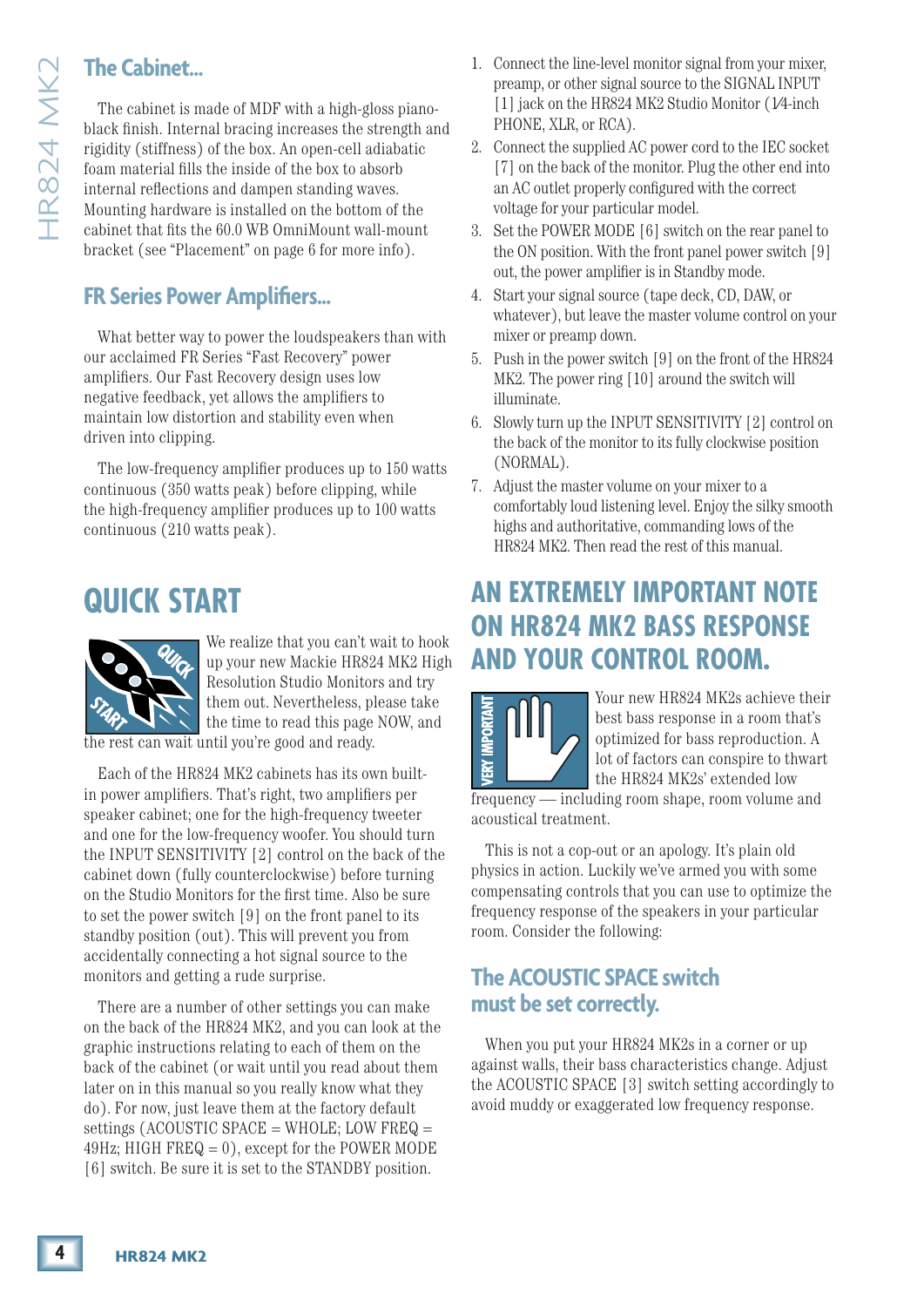

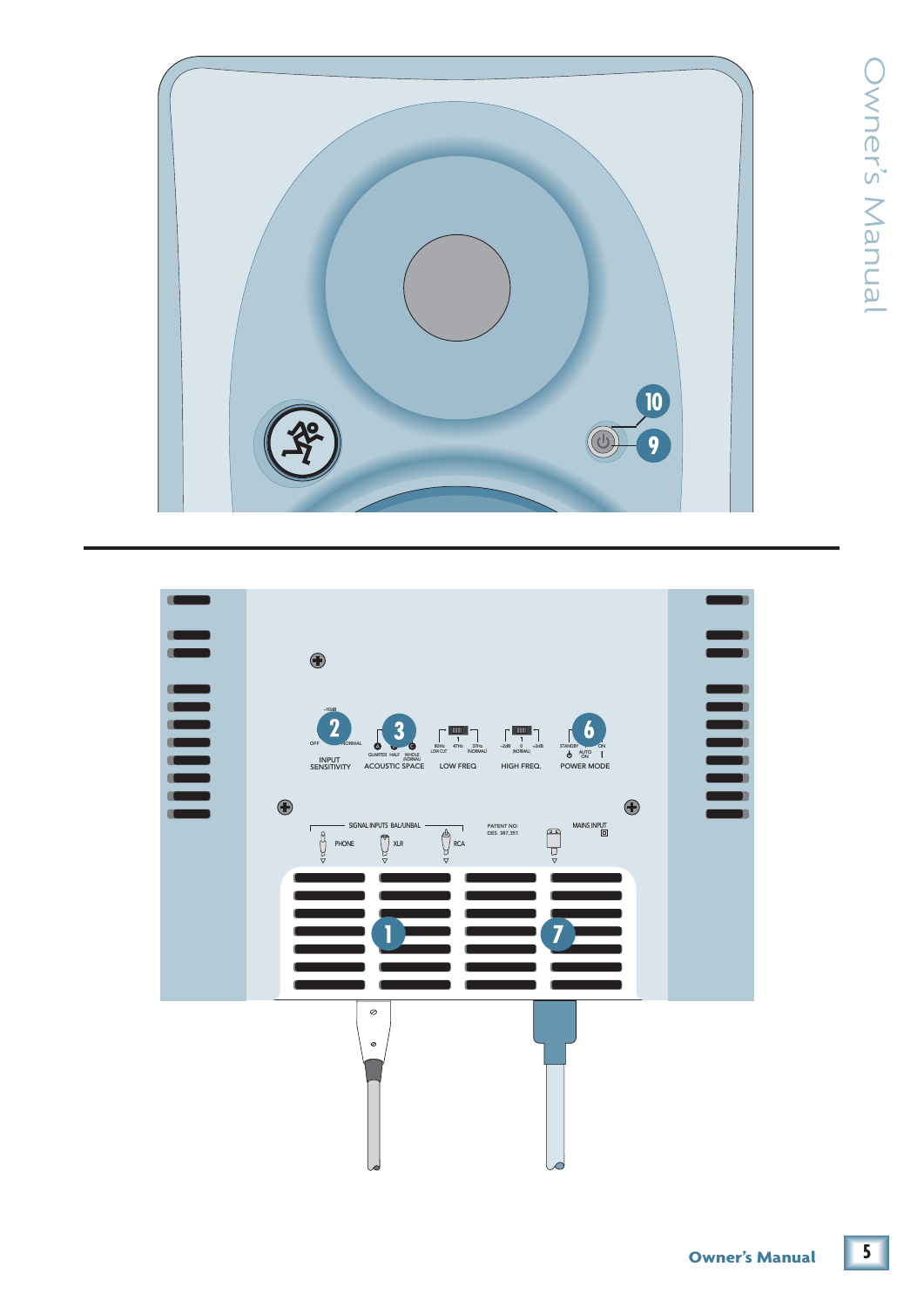In many respects, every room is unique in terms of its acoustics.

Even after you've read about how to set the HR824 MK2's rear panel switches, try other settings to see if your particular room environment requires different adjustments.

And, even after you've placed your monitors where you *think* they'll sound best, try moving them around. You might be pleasantly surprised.

# **Finally, keep an open mind about improving your room's acoustics and bass-handling ability.**

From the state of the state of the state of the state of the state and state of the state point of the state and state that an experiment of the state of the state of the state of the state of the state of the state of th Nobody likes to buy a new set of monitor speakers and then be told that they should spend extra bucks on bass traps or a remodeling job. But the simple fact is, "standard" rooms, i.e., rectangular rooms in conventional business or residential structures, are rarely if ever conducive to optimal low bass reproduction without some modifications.

Luckily, there are plenty of options short of building a new control room, many of which are covered in this manual.

# **Additional Tidbits of Wisdom**

- When you shut down your equipment, turn off the HR824 MK2 studio monitors first to prevent thumps and other noises generated by any upstream equipment from coming out the speakers. When powering up, turn on the monitors last.
- Save the shipping box! You may need it someday, and you don't want to have to pay for another one.
- Save your sales receipt in a safe place.
- Also record all HR824 MK2 serial numbers in the space provided on the next page, along with where and when you bought them.

# **Placement**

The HR824 MK2s were designed to be placed in a vertical position. If you find it necessary to place the speakers in a horizontal position (on their sides), place them so that the woofers are toward the inside; that is, so the woofers are closest to each other. This provides the best low-frequency summing and overall imaging.

The HR824 MK2s may also be wall-mounted using the mounting hardware located on the bottom of the cabinet. These are currently designed to be used with the OmniMount 60.0 WB (Wall-to-Bottom) wall-mount bracket, which provides a wide range of horizontal and vertical movement to meet your coverage requirements. However, many companies change specifications without notice. In fact, while this particular model still fits the HR824 MK2, Omnimount no longer manufactures them. Additionally, HR824 MK2s are not compatible with any other available mounting hardware. You still might be able to find OmniMount 60.0 WB wall-mount brackets for sale on eBay, Craigslist, eHarmony, Harmony Central and/or other used gear brokers or consumer-to-consumer websites. We apologize for any inconvenience.

When the monitor is operated at high sound pressure levels, a fair bit of heat can be generated by the internal power amplifiers. These internal amplifiers are part of the rear panel electronics assembly. To ensure adequate ventilation, the rear of the monitor should be placed at least three inches away from the wall.

**Note:** The Mackie logo can be rotated 90º so that it is oriented correctly when placing the speakers on their sides. Gently pull out on the Mackie emblem, rotate it, and push it back into place.



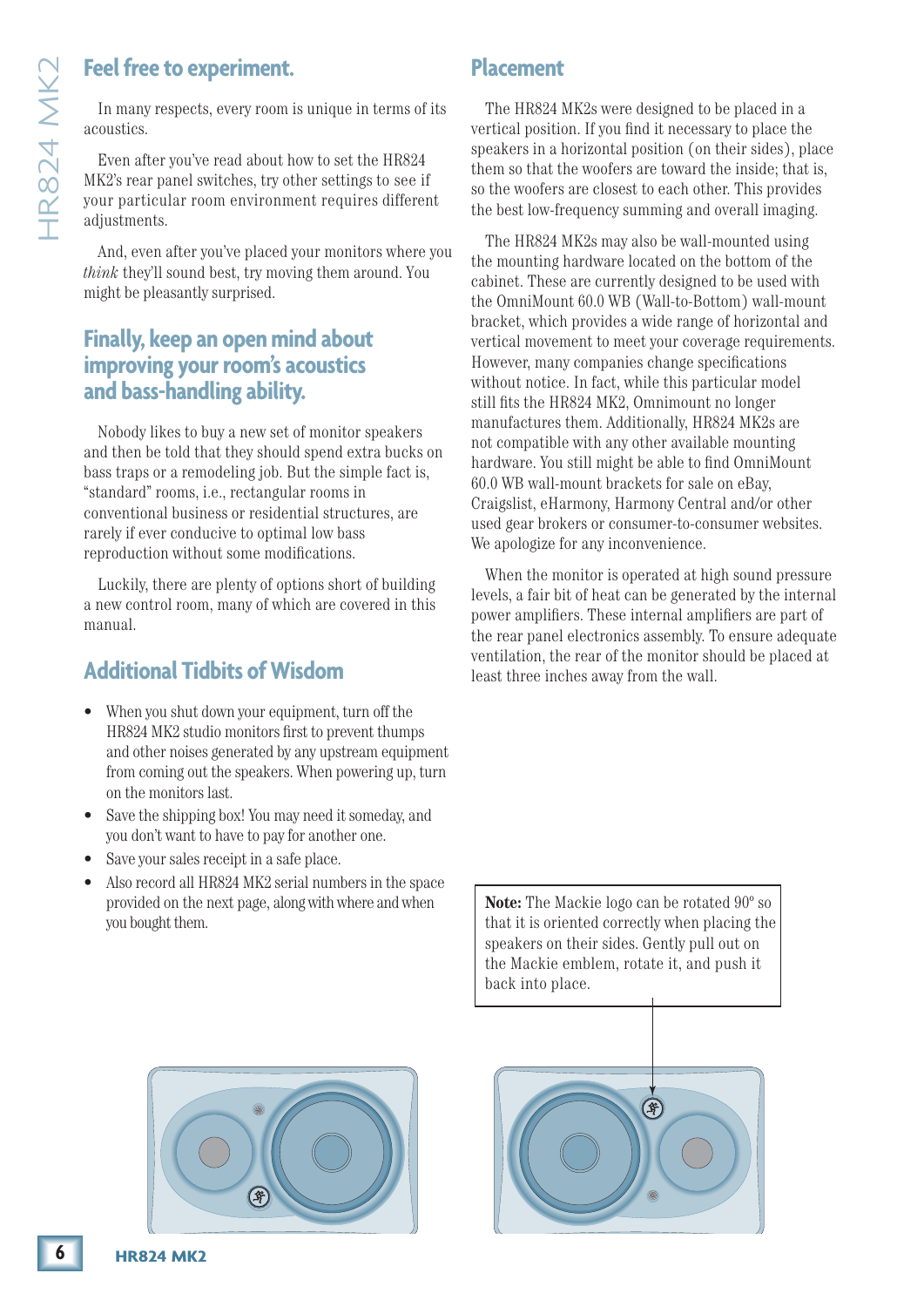# **Dwner's Manu**

# **A Few Words About THX™ pm3™ Certification**

Nearly two decades ago, George Lucas turned a passion for great sound into the world's most accepted and trusted solution for achieving it. The standard was named THX (for Tomlinson Holman, who developed the THX Sound System when he was the research and technical director at Lucasfilm Ltd.<sup>™</sup> in the early 80s), and today, with hundreds of thousands of home theater customers and more than 3000 THX Certified movie theaters enjoying its benefits, the THX name has become nothing short of legendary. Simply put: when it comes to premium sound, no other name so closely defines 'quality' for millions of movie-goers and home theater enthusiasts alike.

Today, a new landscape is emerging. A landscape comprised of hundreds of small, professional multichannel facilities, whose need for differentiation, expert technical and marketing support, and a true, multichannel standard is becoming a competitive fact of life. Again, THX has a singular solution and this time it's called THX pm3 Certification.

All facilities involved with mixing and/or monitoring of multi-channel material should have the option to use pm3. THX pm3 Certification is ideal for DVD mastering, sweetening, and mixing; and is also perfect for facilities doing work in broadcast, music, or multi-media applications.

# **HR824 MK2 THX pm3 Certification**

When we submitted the HR824 MK2s for THX pm3 Certification, they passed on the first try with no modifications!

Anyone seeking THX Certification for their studio, or striving to maintain THX standards, can use the HR824 MK2s and rest assured that their facility is in full compliance.

# **Contents**

|                  | FRONT PANEL DESCRIPTION12                                                                                                                 |
|------------------|-------------------------------------------------------------------------------------------------------------------------------------------|
|                  |                                                                                                                                           |
|                  | 10. Power Ring and Overload Indicator  12                                                                                                 |
|                  |                                                                                                                                           |
|                  |                                                                                                                                           |
|                  |                                                                                                                                           |
|                  |                                                                                                                                           |
|                  |                                                                                                                                           |
|                  |                                                                                                                                           |
|                  |                                                                                                                                           |
|                  |                                                                                                                                           |
|                  |                                                                                                                                           |
|                  | <b>TECHNICAL INFORMATION 16</b>                                                                                                           |
|                  |                                                                                                                                           |
|                  |                                                                                                                                           |
|                  |                                                                                                                                           |
|                  |                                                                                                                                           |
| <b>Monitor 2</b> | ther for your studio monitor here<br>ave more than one) for future reference<br>support, return authorization, etc.):<br><b>Monitor 3</b> |
|                  |                                                                                                                                           |
|                  |                                                                                                                                           |

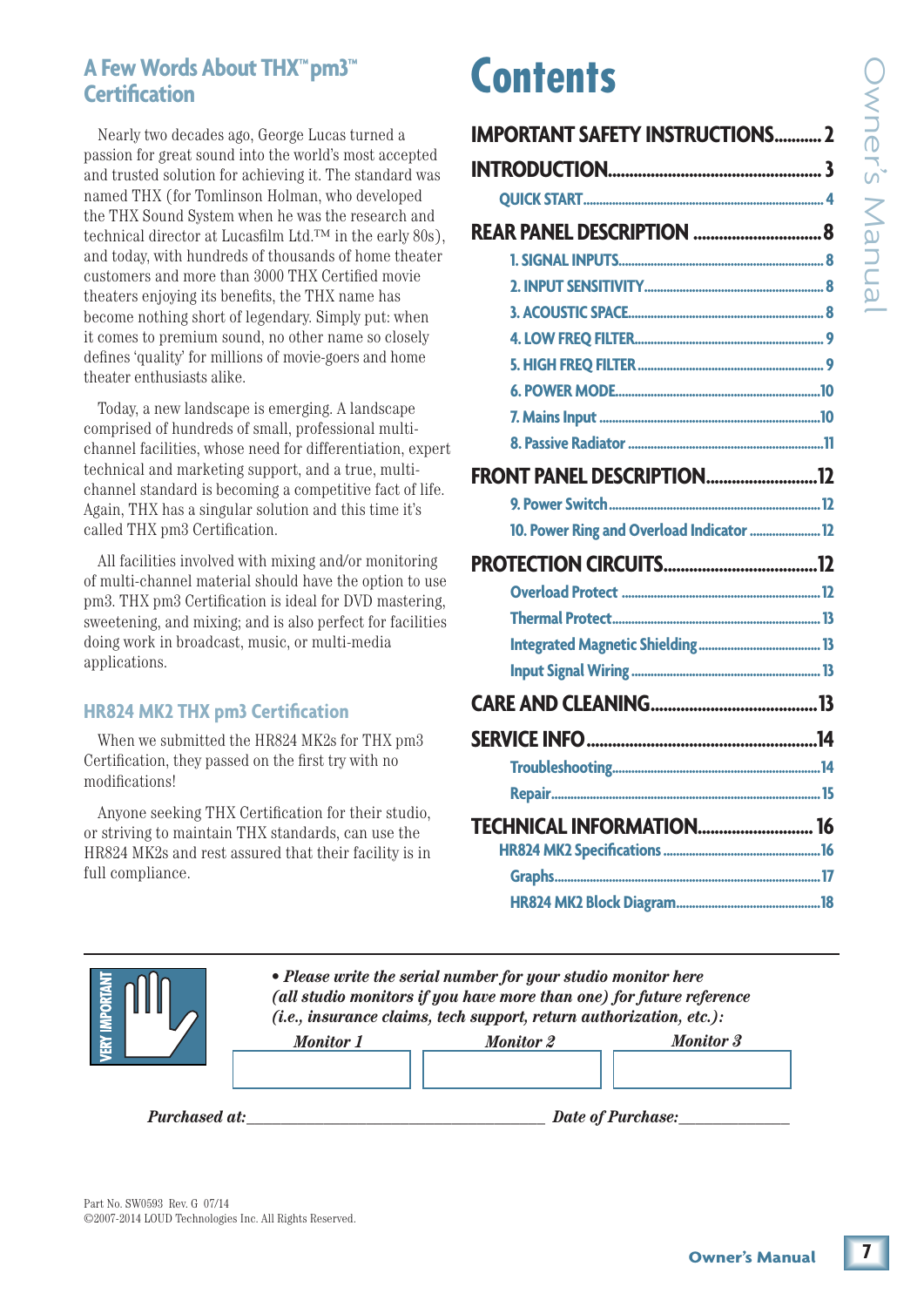This is where you connect your signal to the monitor, and make adjustments to the frequency response of the speakers to match the monitor's location and your room's environment.



For THX applications, the rear panel switches and controls should be set to the THX positions as indicated in this section.

# **1. SIGNAL INPUTS**

The location of the signal input jacks makes the connectors exit down and not straight out the back of the enclosure. This flush-mount design allows you to place the monitor right up against the wall if desired.

- The XLR female, TRS female (balanced), and RCA female (unbalanced) input connectors are provided for user convenience.
- Don't connect more than one source to the jacks.
- <span id="page-7-0"></span>**REAR PANEL DESCRIPTION**<br>
This is where you connot your signal to the monitor, 2. INPUT<br>
and make adjustments to the frequencies response of<br>  $\infty$  the speakers to metable monitor is consider and your<br>
the speakers to met • Unbalanced TS (tip-sleeve) lines can be accommodated via the TRS jack. Make sure the cable terminates with a TS plug (like a guitar plug), or if it's a TRS plug (such as a headphone plug), make sure the ring is tied to the sleeve and that the plug is fully inserted into the jack.
	- The XLR and TRS input connectors accept balanced or unbalanced signals. The connectors are wired as follows (per the AES/IEC standard):

|                 | XLR.             | <b>TRS</b>       | RCA    |
|-----------------|------------------|------------------|--------|
| $Hot (+)$       | Pin <sub>2</sub> | Tip <sup>1</sup> | Tip    |
| Cold $(-)$      | Pin 3            | Ring             |        |
| Shield (Ground) | Pin 1            | Shield           | Shield |

• The HR824 MK2s can be used with a home receiver even if the receiver lacks a preamp output by using a speaker-level to line-level signal attenuator. (See page 13 for more information.)

# **2. INPUT SENSITIVITY**



# THX = NORMAL

The HR824 MK2 expects a line-level signal at its input connectors.

- The reference sensitivity is  $-7.5$  dBu=100 dB SPL at one meter (39 inches) with the INPUT SENSITIVITY control set to its NORMAL position (in other words, wide open).
- The HR824 MK2 is designed to operate with a  $+4$  dBu signal when the INPUT SENSITIVITY control is in the NORMAL position.
- Refer to the QUICK START section on page 4 for the level-setting procedure.

# **3. ACOUSTIC SPACE**



# THX = WHOLE (NORMAL)

This is a three-way switch that adjusts the low-frequency response of the monitors to compensate for their placement in the room. See page 5 for an overview of the rear panel.

- If you place the HR824 MK2 monitors against a wall (half space [3B]), set the ACOUSTIC SPACE switch to the "B" position. This activates a shelving filter to reduce the low-frequency output by 2 dB to compensate for the half-space placement.
- If you place the monitors into the corners of your room (quarter space [3A]), the low-frequency output approximately doubles from what it is in half space. Set the ACOUSTIC SPACE switch to the "A" position to reduce the low-frequency output by 4 dB to compensate for the quarter-space placement.
- If you use the HR824 MK2s free-standing, away from walls and corners (whole space [3C]), set the ACOUSTIC SPACE switch to the "C" position (NORMAL).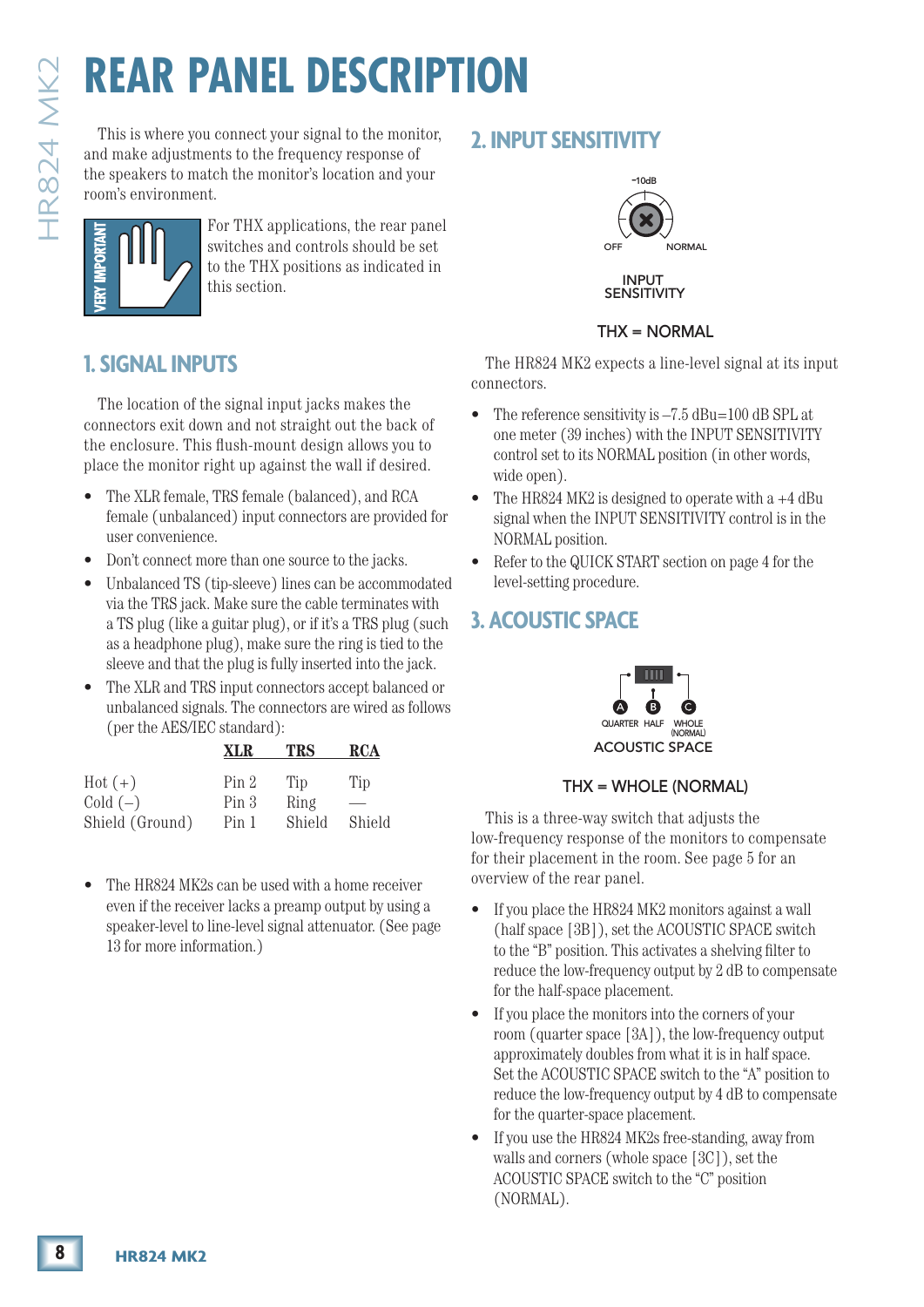# **OWNERS Manua**

# **4. LOW FREQ FILTER**



**LOW FREQ.** 

 $THX = 80Hz$ 

SPEAKERS IN CORNERS SPEAKERS AGAINST WALL The LOW FREQ FILTER switch inserts a low-frequency rolloff into the response curve.

- the HR824 MK2 may impair your ability to make mix • For some applications, the low-frequency output of judgements.
- For THX applications, use the 80Hz setting.
- For non-THX applications where a sub-woofer isn't enhancing low-frequency output use the 37Hz (NORMAL) position.
- The LOW FREQ switch affects the low-frequency content of your mix. Remember how things work in reverse, so removing the deep bass content on playback may actually increase it in the final mix.
- You can use the LOW FREQ switch's 80Hz position to simulate a smaller loudspeaker, especially one with limited low-frequency capability (like a certain popular 2-way nearfield monitor). You may need to do this if a small speaker is the eventual destination of your mix, or perhaps just to see how your mix sounds on a clock radio.

Removing the low-frequency content also allows you to raise the overall output level somewhat. Lowfrequency information requires the largest amount of an amplifier's output, so restricting the low-frequency content allows raising the mid-frequency level somewhat. If your client insists on mixing LOUD, this may be a workable strategy.

## $\mathcal{L}_{\text{max}}$  and  $\mathcal{L}_{\text{max}}$  space  $\mathcal{L}_{\text{max}}$  space  $\mathcal{L}_{\text{max}}$ **5. HIGH FREQ FILTER**



HIGH FREQ.

# $THX = 0$  dB

Leave this switch in the  $0$  (NORMAL) position unless:  $\mathbb{R}$  100Hz The HIGH FREQ FILTER switch tailors the overall high-frequency response by  $\pm 2$  dB beginning at 10kHz.

- $I<sub>ayu</sub><sub>ayu</sub>$  speakers. • You want to subtly brighten or darken the sound of the
	- Perhaps you have hearing loss caused by too many nights in front of a double Marshall stack.
	- You just like to mix on the bright side or dull side.

If your mixes consistently sound dull or dark when you listen elsewhere, this usually indicates that your monitors are too bright, relative to your normal hearing. A bit less high-frequency energy usually fixes this, and you can force the mix in this direction by reducing the high-frequency output of the monitors by using the –2 dB position of the switch.

<span id="page-8-0"></span>

9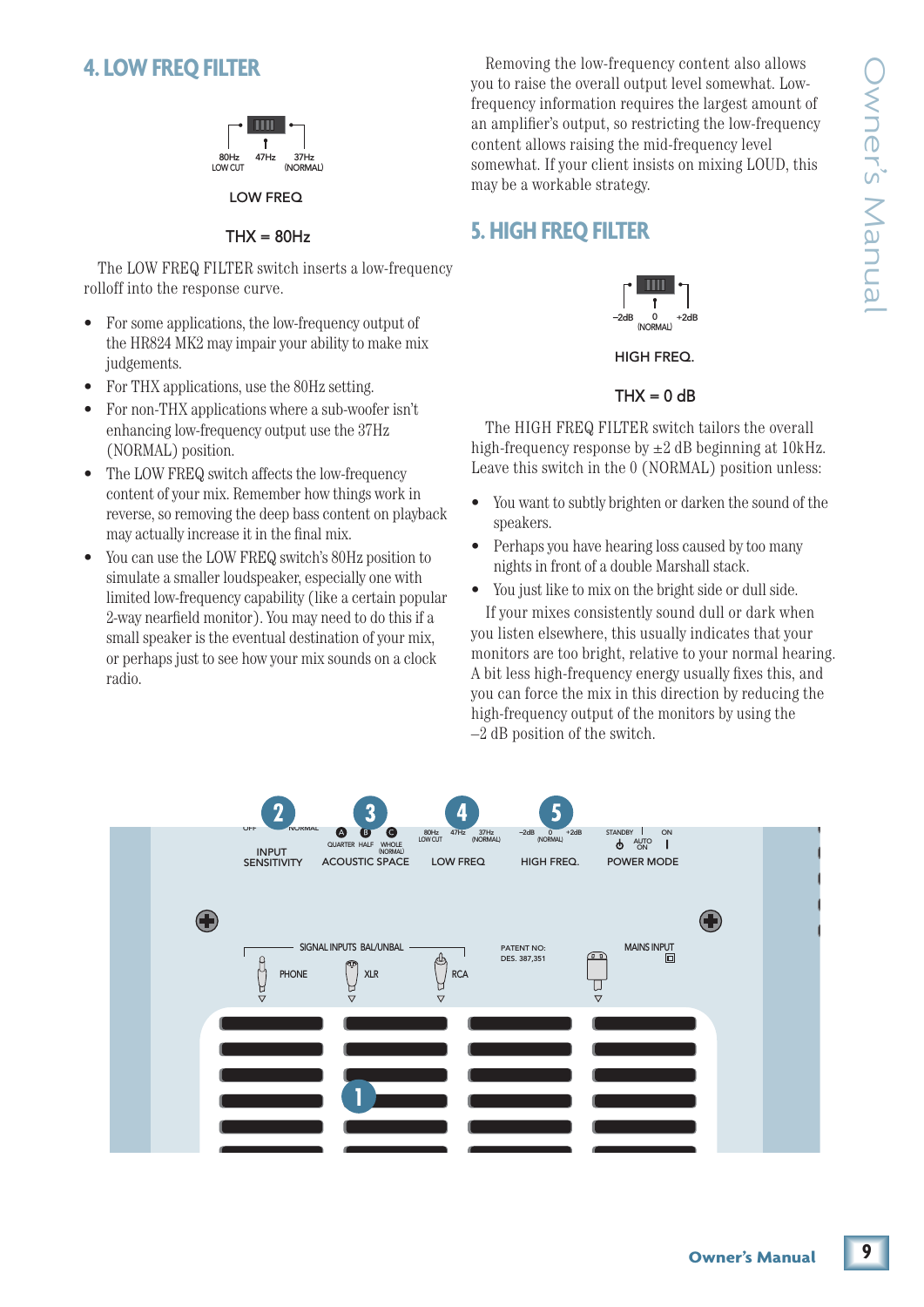Conversely, if your mixes are consistently too bright, then adding some additional high-frequency energy in the monitors satisfies your ears, and the resultant mix has less HF content.



 $\sum_{s}$  The timbre of your monitors affects the way that your mixes play on other equipment. Remember that the **ACCOUSTIC SPACE ROOP** FOWER MODE monitors have a mirroring effect on the mix; if the monitors make

something too loud in the mix it usually results in not enough of that thing on tape.

Start with the response modification switches in the factory recommended settings (see Quick Start Section). After prolonged listening, if you notice a trend in your mixes, perhaps making some small adjustments as suggested here will help.

It's a real rush to mix really loud. But remember that the resulting mix only sounds good when you play it at least that loud. However strange it may sound, mixes made at lower levels sound even better when played loud; perhaps even a bit bigger than life.

Get that sound level meter out. Decide what level you're going to mix at and use the meter to help keep your mixing at that level. Your ears will thank you, and your mixes will be better for it.

# **6. POWER MODE**



This 3-position switch turns the amplifiers on or off, or sets them to automatic mode. Use this switch to set the HR824 MK2s to your preferred mode of operation, and use the front panel power [9] switch for convenience.

- In the STANDBY position, the power amplifiers are in Standby mode and produce no sound. Low-level circuitry is still active, but the power consumption of the circuitry is minimal (8 watts).
- Flip the switch to the ON position and the power amplifiers are live and operate normally. (The front panel power [9] switch must also be IN.)
- When it's in the AUTO ON position, the amplifiers turn on and off depending on the presence or absence of an input signal. An input signal level of –45 dBu (minimum) activates the auto-on function. A silent period greater than eight minutes activates the auto-off function. The power ring [10] on the front panel reflects the state of the amplifiers.

<span id="page-9-0"></span>

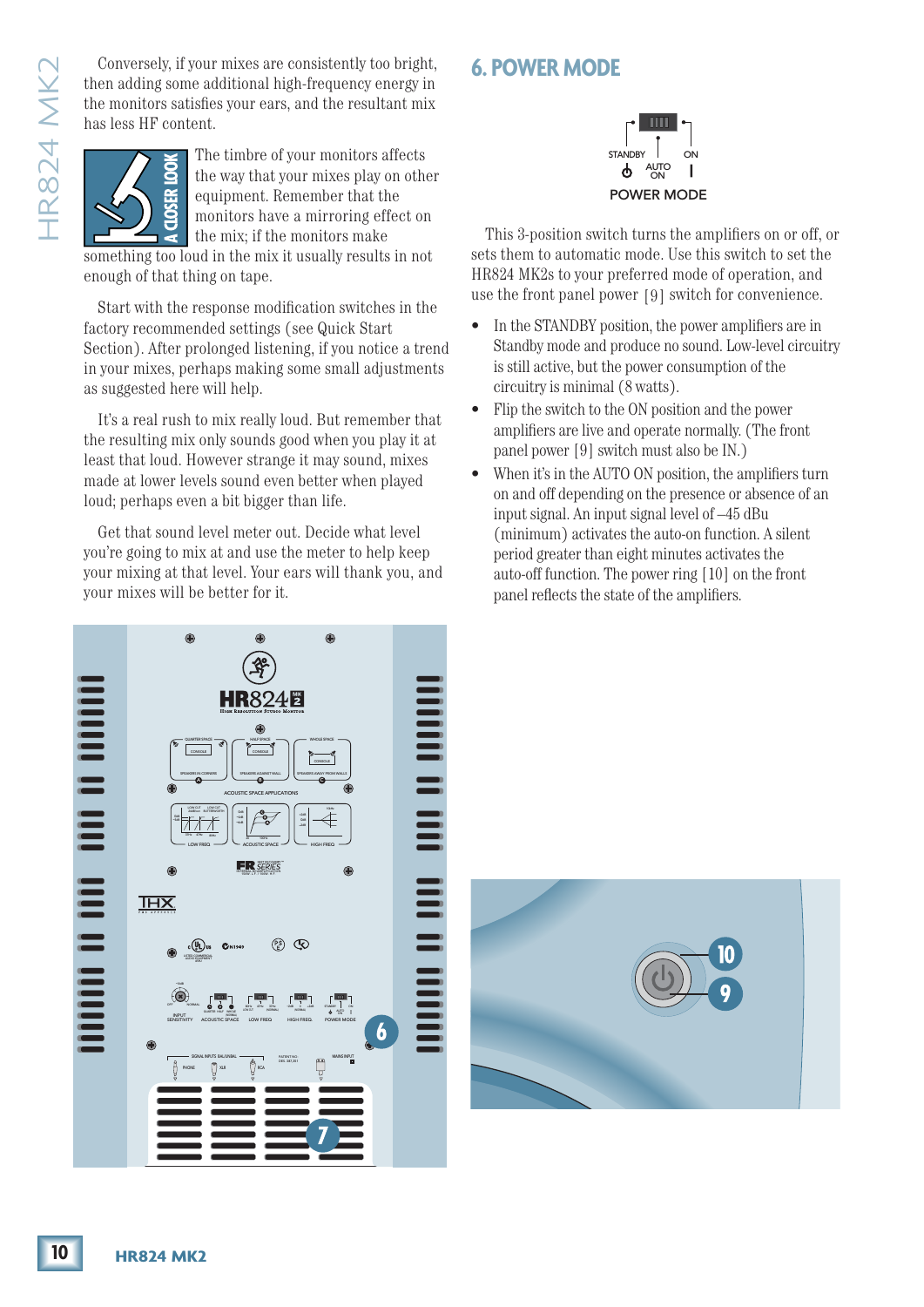# <span id="page-10-0"></span>**7. Mains Input**

Connect the power cord to this IEC socket, and plug the other end into your AC outlet.

• When the POWER MODE [6] switch is in the ON position (and the front panel power switch [9] is in the IN position), applying AC power activates the muting circuit for about four seconds while the power supply and internal circuitry stabilize, then the HR824 MK2 unmutes and is ready to go.

# **8. Passive Radiator**

When you mount a loudspeaker in a box, there are two things that you can do with the radiation from the rear of the cone: use it to enhance the low‑frequency performance of the speaker system (bass reflex system) or soak it up (acoustic suspension system).

• A bass reflex system uses the rear radiation to extend the low-frequency response. Most systems provide holes (ports) in the front or back of the cabinet to release the rear wave. Sometimes the holes have tubes (ducts) in them. The dimensions of the holes and the volume of the cabinet work with the characteristics of the woofer to produce low-frequency extension. These systems are characterized by good low-frequency performance down to the –3 dB frequency set by the design. Below this frequency, the frequency response falls at 24 dB/octave or more.

The HR824 MK2 is a bass reflex 6th-order system. Rather than use ports, the vent takes the form of a passive radiator, a mass-loaded flat piston coupled to the air trapped within the enclosure. You can't see the passive radiator because it is located at the rear of the cabinet, behind the power amplifier assembly.

- Simple ports or ducts must have sufficient surface area to prevent the velocity of the air within them from exceeding 5% of the speed of sound, which keeps the vent from becoming audible (breathing and wheezing sounds) at high signal levels.
- This requirement for sufficient surface area creates a design problem when using ports — finding enough space in the enclosure for them to fit.

The passive radiator replaces the port found on most speaker systems. It offers several advantages to simple porting:

- One primary advantage of a passive radiator is that it can reproduce low frequencies with lower distortion and at a higher sound pressure level (SPL) than a simple port or duct.
- Our unique passive radiator design uses a flat diaphragm providing exceptional stiffness to the radiating surface.
- The elliptical shape of the passive radiator takes up nearly the entire surface area available on the rear of the enclosure, allowing the passive radiator to move more air than a port.

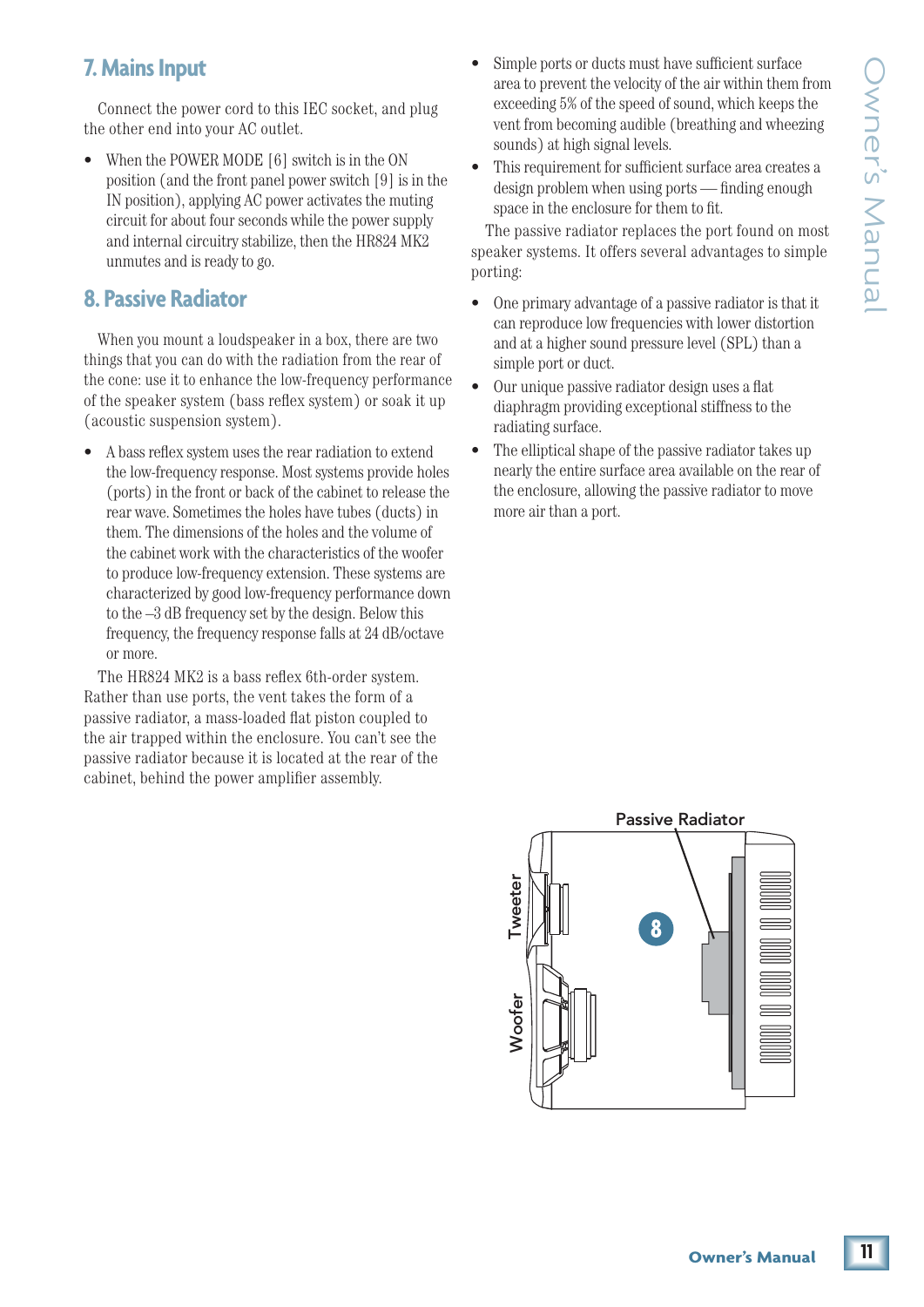# **9. Power Switch**

Use this switch to turn on or off the HR824 MK2 from the front. It works with the POWER MODE [6] switch on the rear panel in the following way:

- If the POWER MODE switch on the rear panel is set to STANDBY, the front panel power [9] switch has no effect. The power  $[10]$  ring remains off.  $\frac{1}{2}$  hower  $\left[9\right]$  switch has no
- If the POWER MODE switch is ON, the front panel power switch turns the HR824 MK2 on or returns it to STANDBY mode, as indicated by the power ring. SENSITIVITY OF THE SENSITIVITY OF THE SENSITIVITY OF THE SENSITIVITY OF THE SENSITIVITY OF THE SENSITIVITY OF <br>SENSITIVITY OF THE SENSITIVITY OF THE SENSITIVITY OF THE SENSITIVITY OF THE SENSITIVITY OF THE SENSITIVITY OF
	- If the POWER MODE switch is in the AUTO ON position, the front panel power switch turns the HR824 MK2 on, even when there is no signal present. If there is no signal after about two minutes, the auto-off function is activated and the amplifiers go into Standby mode, indicated when the power ring goes off.

# **10. Power Ring and Overload Indicator**

The power ring around the power switch illuminates when the power amplifiers are on, and turns off when the amplifiers are in Standby mode or off.

The power ring turns red when the overload protection circuit has been triggered.

- Occasional blinking of the overload indicator means that the loudest transients are reaching the maximum drive capability of the amplifiers. This is okay, although distortion may be audible.
- Frequent or continuous blinking of the overload indicator means that you have exceeded the maximum drive allowed for the speakers. The amplifiers are clipping, and the overload protection circuit has taken over, reducing the input level. You should reduce the level from your signal source until the overload indicator blinks occasionally or not at all.

# **PROTECTION CIRCUITS**

There are a number of protection mechanisms designed into the HR824 MK2 to safeguard the loudspeakers from inadvertent damage.

<span id="page-11-0"></span>**12 FRONT PANEL DESCRIPTION**<br>
9. Power Switch<br>
22 **ISBN WERE WORK WAS EXAMPLE TO USE**<br>
13 **Download the characteristic state of the state of the state of the state of the state of the state of the state of the state of CAUTION:** The protection circuits are designed to prevent damage to the loudspeakers under reasonable and sensible conditions. Should you choose to ignore the warning signs (i.e., frequent overload indications, excessive distortion), you can still damage the speakers in the HR824 MK2 by overdriving them. Such damage is beyond the scope of the warranty.





# **Overload Protect**

- If you see the overload indicator [10] blinking more than just occasionally, it's an indication that you should reduce the signal level coming from your mixer or other signal source.
- The blinking overload indicator means the driver thermal overload protection has activated a compressor. This reduces the input level to the amplifiers.
- The compressor was designed to protect the speakers and its action is highly audible.



If a client insists on listening to the monitors at a very high volume, you may find that the overload indicator lights frequently. Since the majority of the power requirement in any monitor

are the low frequencies, selectively reducing the low end can provide a little more headroom and volume for the monitors. Change the LOW FREQ FILTER [4] switch to 80Hz if necessary, to reduce the bass response. This may allow the HR824 MK2s to play just enough louder to satisfy the client and to eliminate most of the amplifier clipping.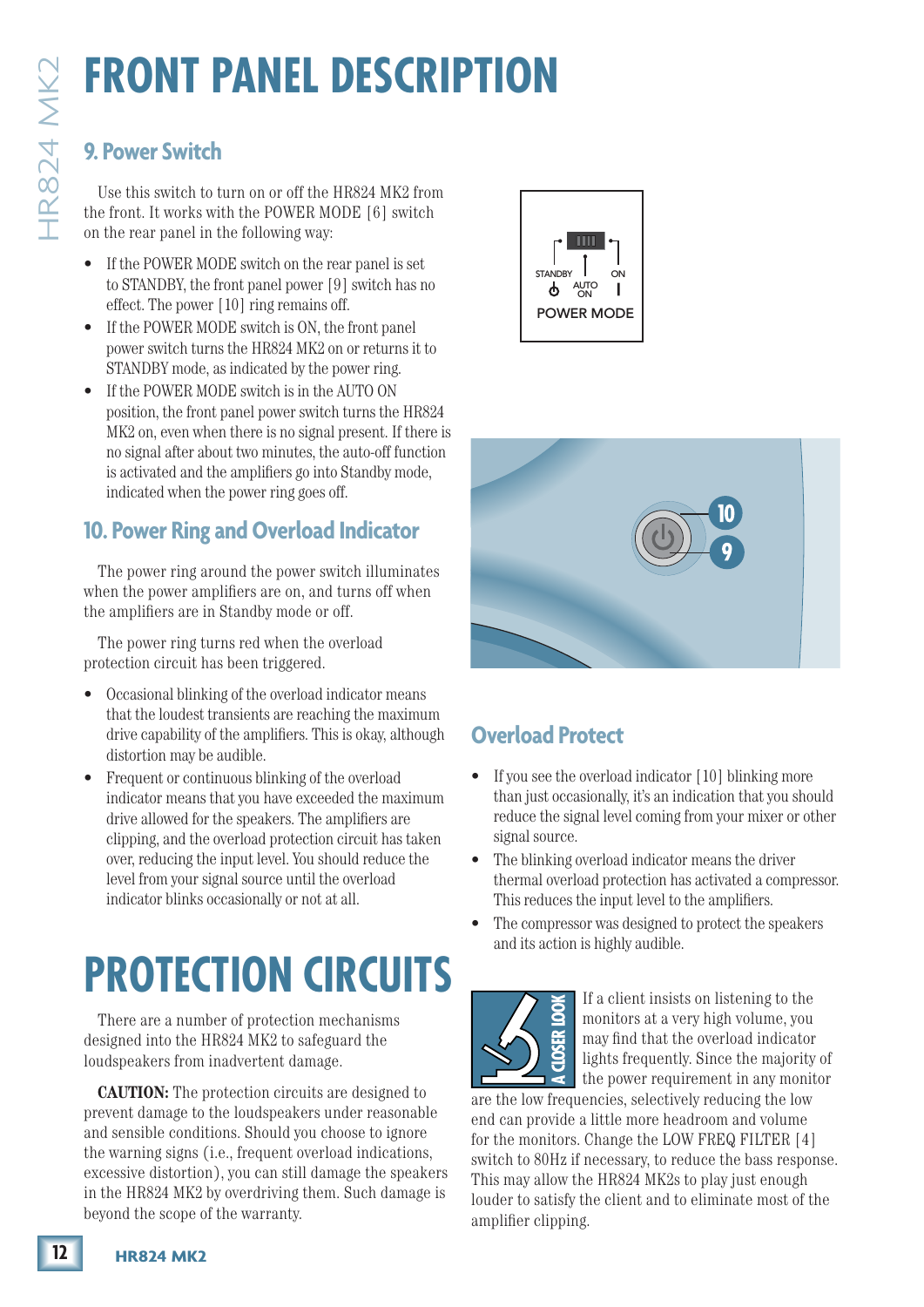# <span id="page-12-0"></span>**Thermal Protect**

All amplifiers produce heat. The HR824 MK2 is designed to be efficient both electrically and thermally.

- If for some reason the heatsinks get too hot, a thermal switch activates, placing the HR824 MK2 into Standby mode (indicated when the power ring [10] turns off).
- Should this happen, make sure that airflow to the rear of the cabinet is not restricted.
- When the heatsinks cool down to a safe temperature, the switch resets and normal operation resumes.

# **Integrated Magnetic Shielding**

The HR824 MK2 Studio Monitor contains drivers with large magnet structures. The drivers' magnets are shielded to help prevent the magnetic field from radiating out into the environment and playing havoc with computer monitors or TV screens. Unshielded speakers can cause distortion in both the shape and color of the picture if placed too close to a CRT (cathode ray tube). If you have a particularly sensitive computer monitor or TV screen, it may be necessary to move the speakers a few inches away.

# **Input Signal Wiring**

You should use high-quality, shielded cable to connect the signal source to the SIGNAL INPUT jack [1] on the HR824 MK2.

- Foil shielded cables, such as Belden 8451, 8761, or 9501 are commonly used for studio wiring.
- Microphone cables work well.
- The better the shield, the better the immunity from externally induced noise (like EMI and RFI). Route the cable away from AC power cords and outlets. These are common sources for hum in an audio signal. Wall warts and line lumps are especially insidious hum inducers! You can purchase quality cables from your Mackie dealer.
- In certain home theater applications, it may be necessary to connect the speaker outputs from a stereo receiver to the inputs of the HR824 MK2s, if the receiver doesn't have preamp outputs or other line-level output connections.



**CAUTION:** Do not attempt to connect a speaker output directly to the input of the HR824 MK2! Speaker levels are much higher than line levels and can damage the input circuitry in the HR824 MK2.

You can, however, insert a speaker-level to line-level signal attenuator between the receiver's speaker output and the HR824 MK2's input. Your Mackie dealer may be able to help you find one, or you can build your own.

# **CARE AND CLEANING**

Remove the protective plastic film that encases the cabinet.



**CONSTRAINTS**<br>
The that encases the<br>
The cabinet if you<br>
the cabinet if you<br>
no memore all but the<br>
le in contact with the<br>
point on the protect the<br>
The countring on to protect the<br>
The counted to move it to<br>
The vicing). **Note:** You may leave the protective plastic film on the cabinet if you wish, or you can remove all but the side that will be in contact with the surface it is sitting on to protect the

finish. Also, you should save the protective plastic film to reapply to the cabinet in case you need to move it to another location (or return for servicing).

The piano-black finish on the HR824 MK2 cabinets is exceedingly beautiful, yet extremely delicate. Clean the outside of the cabinet with a dry optical-grade non-scratch cloth, such as you would use to clean eyeglasses, CDs, or DVDs.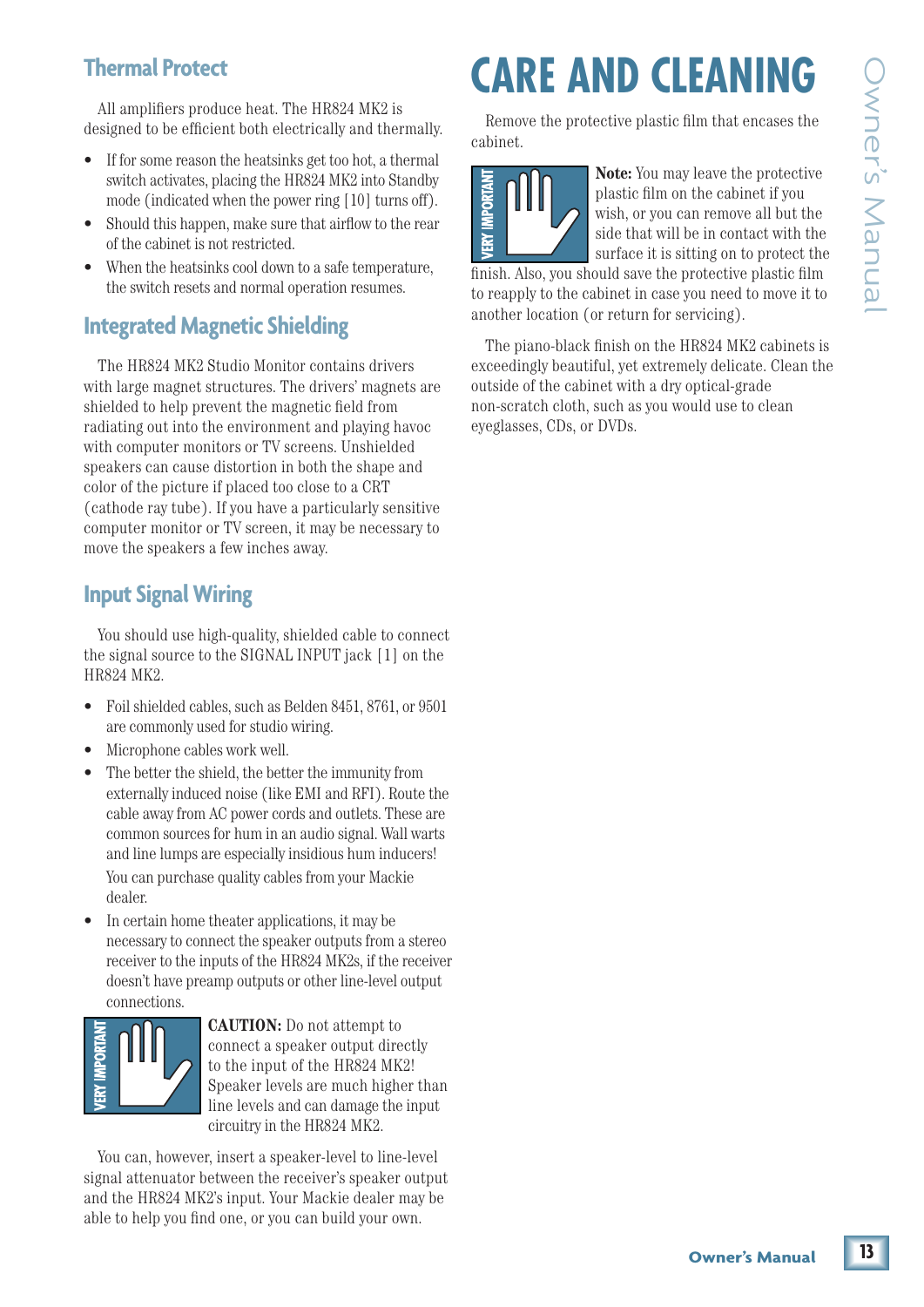Details concerning Warranty Service are spelled out in the Warranty section on page 19.

<span id="page-13-0"></span>**14 EXERCT INFORM**<br> **14 EXERCT DESCRIPS EXERCT DEVIDED**<br> **14 EXERCT EXERCT EXERCT EXERCT CONTIFINATIVE AND CONDITE TO <b>CONDITE AND EXERCT CONDITE AND EXERCT CONDITE AND EXERCT CONDITE AND** If you think your monitor has a problem, please check out the following troubleshooting tips and do your best to confirm the problem. Visit the Support section of our website (www.mackie.com/support) where you will find lots of useful information such as FAQs, and documentation. You may find the answer to the problem without having to send your monitor away.

# **Troubleshooting**

# **No Power**

- Our favorite question: Is it plugged in?
- Make sure the power cord is securely seated in the IEC socket [7] and plugged all the way into the AC outlet.
- Make sure the AC outlet is live (check with a tester or lamp).
- Is the power [9] switch on the front panel pushed in *and* the POWER MODE [6] switch on the rear panel in the ON position?
- Is the power ring [10] on the front panel illuminated? If not, make sure the AC outlet is live. If so, refer to "No Sound" below.
- If the power ring is not illuminated, and you are certain that the AC outlet is live, it will be necessary to have the HR824 MK2 serviced. *There are no user-serviceable parts inside.* Refer to "Repair" at the end of this section to find out how to proceed.

# **No Sound**

- Is the power ring [10] on the front panel illuminated? If not, refer to "No Power" above.
- Is the INPUT SENSITIVITY [2] control turned up?
- Is the signal source turned up? Make sure the signal level from the mixing console (or whatever device immediately precedes the studio monitor) is high enough to produce sound.
- If it's a stereo pair, try switching them around. For example, if a left output is presumed dead, switch the left and right cords at the monitor end. If the problem switches sides, it's not the monitor. It could be a bad cable, or no signal from the mixer.

# **Bad Sound**

- Is the input connector plugged completely into the jack? If using a 1⁄4" TS or TRS plug, make sure it is plugged all the way in.
- Is it loud and distorted? Reduce the signal level at the mixer.
- If possible, listen to the signal source with headphones plugged into the preamp stage. If it sounds bad there, it's not the monitor.
- Too much bass or not enough bass? Move around the room and see if the bass response changes. It's possible your listening position coincides with a room mode where the low frequencies either become exaggerated or nulled. If so, try moving the monitors to a different position, or moving your listening position.

# **Noise/Hum/Buzz**

- Check the signal cable between the mixer and the monitor. Make sure all connections are secure. These problems usually produce crackling noises, hum, or buzz.
- If connecting an unbalanced output to the HR824 MK2 balanced input, make sure the shield is connected to the unbalanced ground of the source *and* to pins 1 and 3 of the XLR (or the sleeve and ring of the TRS jack).
- If a CATV cable is connected to the system, try disconnecting it. If the hum goes away, call your cable carrier to check for proper grounding of the cable.
- Make sure the signal cable is not routed near AC cables, power transformers, or other EMI sources (including wall warts and line lumps!). These sources usually produce hum.
- Is there a light dimmer or other triac-based device on the same AC circuit as the monitor? Dimmers cause buzzing noises. Use an AC line filter or plug the monitor into a different AC circuit.
- Excessive hiss is an indication of an incorrect gain setting somewhere before the speaker.
- If possible, listen to the signal source with headphones plugged in. If it sounds noisy there, it's not the monitor.

# **I hear sound from the monitors after I switch the AC power off!**

• Use the front panel switch to turn the monitors on and off, or turn off the signal going to the monitors when the AC power is turned off.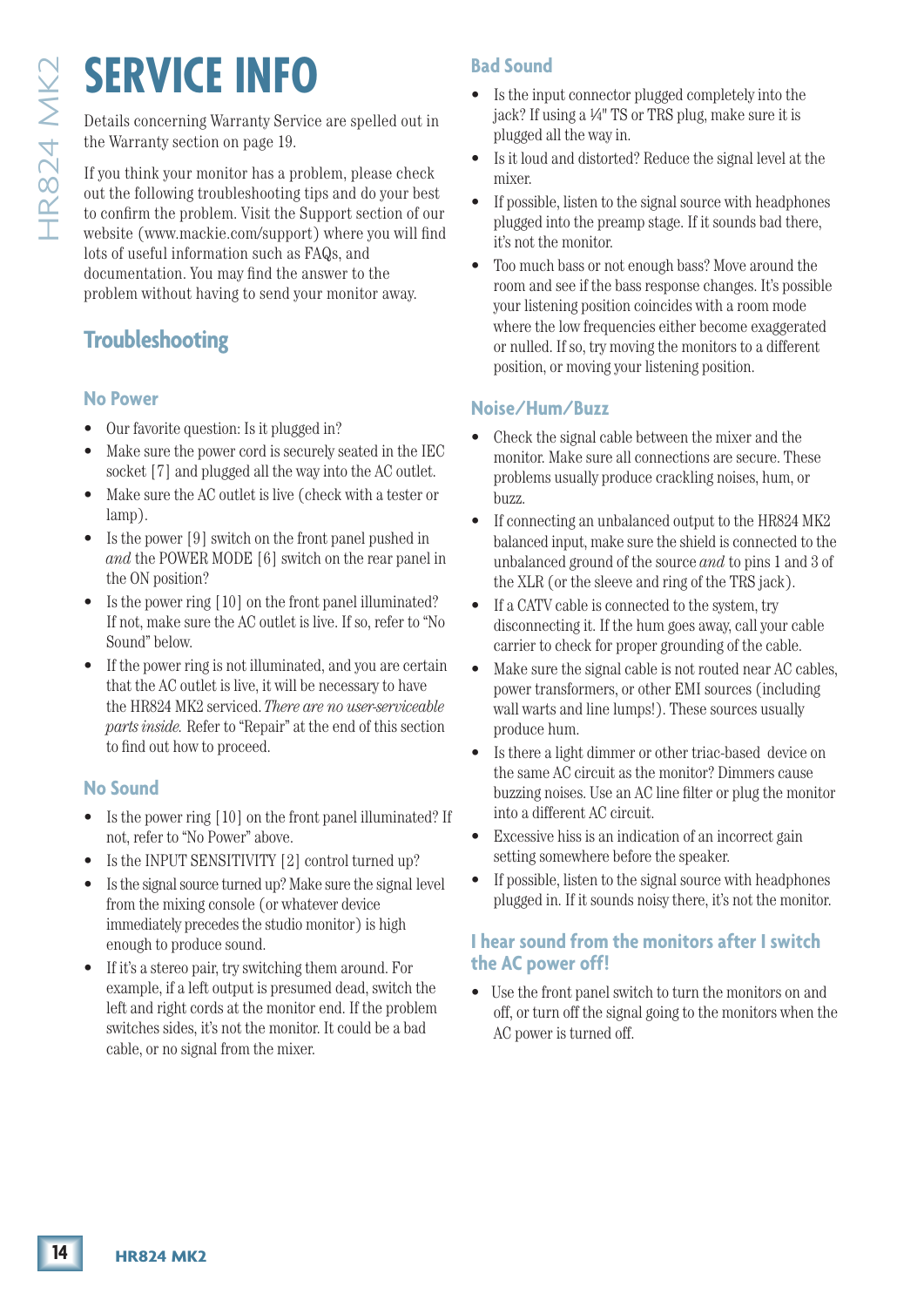# <span id="page-14-0"></span>**Repair**

For warranty service, please refer to the warranty information on page 19.

Non-warranty service for Mackie products is available at a factory-authorized service center. To locate your nearest service center, visit www.mackie.com, click "Support" and select "Locate a Service Center."

If you do not have access to our website, please call our Tech Support department at 1-800-898-3211 (normal business hours, Pacific Time), to explain the problem. They will tell you where the nearest factory-authorized service center is located in your area.

Service for Mackie products living outside the United States can be obtained through local dealers or distributors.

# **Need help with your new HR824 MK2?**

- **• Visit www.mackie.com and click Support to find: FAQs, manuals, and addendums.**
- **• Email us at: techmail@mackie.com.**
- **• Telephone 1-800-898-3211 to speak with one of our splendid technical support representatives, (normal business hours, Pacific Time).**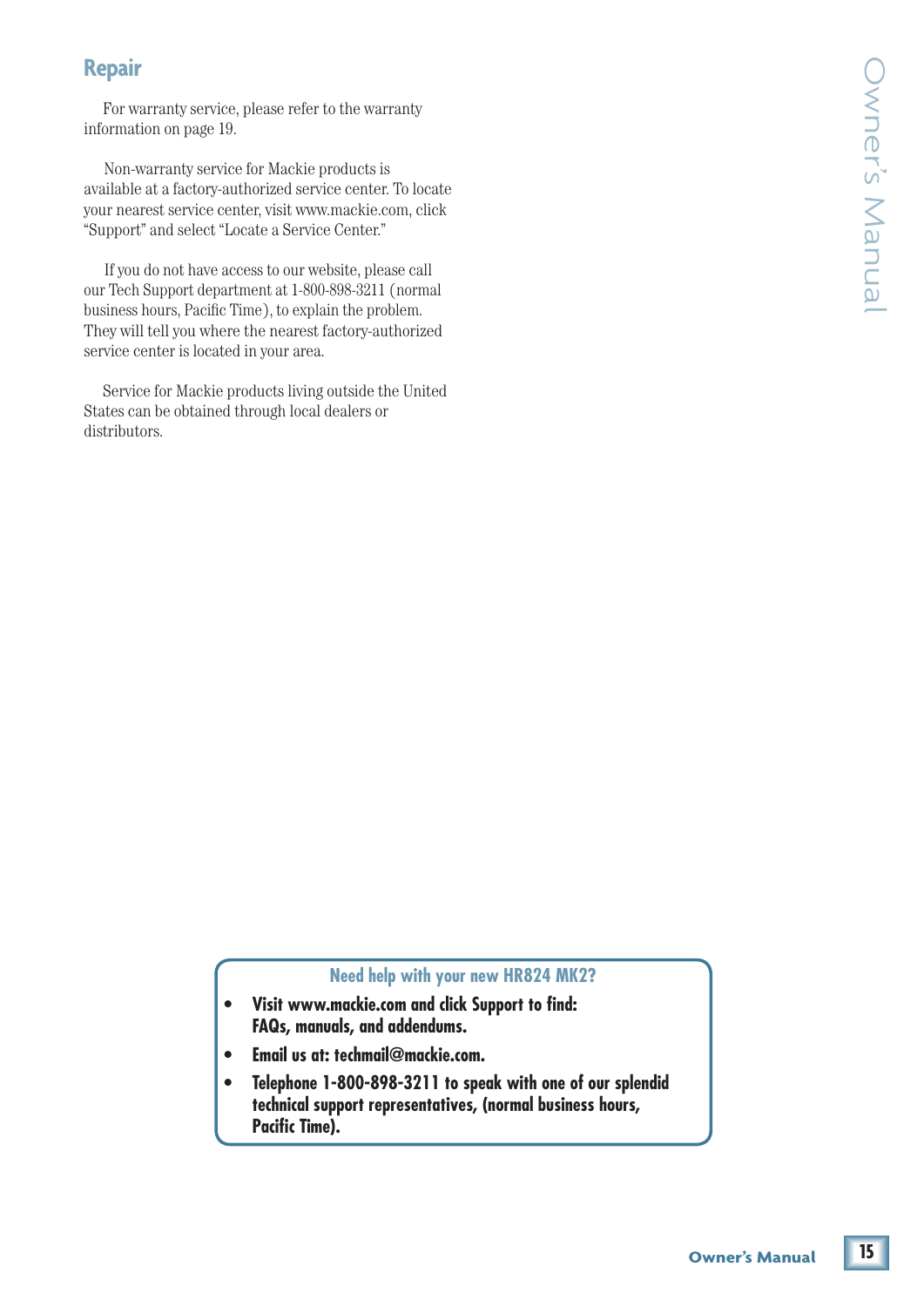# **HR824 MK2 Specifications**

# **Enclosure**

# Materials and Construction:

# **Transducers**

<span id="page-15-0"></span>

| <b>Enclosure</b>                                                                                       |                                                                                                                                 | <b>Amplifier</b>                                                          |
|--------------------------------------------------------------------------------------------------------|---------------------------------------------------------------------------------------------------------------------------------|---------------------------------------------------------------------------|
| Materials and Construction:<br>bracing to add to cabinet stiffness.                                    | 3/4-inch (19 mm) thick MDF cabinet construction with internal                                                                   | Low-frequ<br>Rated Pov                                                    |
| Piano-black gloss finish.                                                                              | Die-cast aluminum exponential wave guide for controlled, wide<br>dispersion from high-frequency driver and Zero Edge Baffle™ to | Rated Loa<br><b>Burst Pow</b><br>Rated THI                                |
| minimize diffraction around the cabinet edges.                                                         | Open cell adiabatic "foam fill" acoustical damping material<br>absorbs internal reflections, preventing delayed sound           | Slew Rate<br>Distortion                                                   |
| coloration.<br>Flush-mount connector system allows monitor to be placed                                |                                                                                                                                 | Signal-to-l<br>$(20Hz-20k$                                                |
| against a wall without need for connector clearance.                                                   |                                                                                                                                 | Cooling:<br>Design:                                                       |
| <b>Transducers</b><br>Low-frequency driver:<br>Diameter:                                               | 8.75 inches (222mm)                                                                                                             | High-freq<br>Rated Pov                                                    |
| Sensitivity (2.83V, 1 m):<br>Nominal Impedance:<br>Voice Coil Diameter:<br>Frame:                      | 91 dB SPL<br>4 ohms<br>$1.6$ inches $(40$ mm)<br>Die-cast magnesium                                                             | Rated Loa<br><b>Burst Pow</b><br>Rated THI                                |
| Magnet:<br>Fully shielded:                                                                             | Ferrite<br>Ferrite opposing magnet                                                                                              | Slew Rate<br>Distortion                                                   |
| High-frequency driver:<br>Sensitivity (2.83V, 1m):                                                     | 91 dB SPL                                                                                                                       | Signal-to-l<br>$(20 \text{ Hz-}20)$                                       |
| Nominal Impedance:<br>Power Handling (Long Term/Program):                                              | $6\Omega$<br>20/50 watts                                                                                                        | Cooling:<br>Design:                                                       |
| Frequency Range:<br>Diaphragm/Suspension:<br>Voice Coil Diameter:<br>Magnet:<br><b>Bucking Magnet:</b> | 1.6 kHz to 22 kHz<br>Titanium with polymer suspension<br>1.0 inch (25.4 mm)<br>Neodymium<br>Ferrite opposing magnet             | <b>System Sp</b><br>Input Type                                            |
| Passive Radiator:                                                                                      | 6-inch x 12-inch (152mm x 305mm) mass-loaded elliptical flat<br>piston with variable thickness filleted edge rubber surround.   | Input Imp<br><b>Input Prot</b>                                            |
| <b>Crossover Section</b>                                                                               |                                                                                                                                 | Maximum<br>Low Frequ                                                      |
| Crossover Type:<br>Modified Linkwitz-Riley, 24 dB/octave @ 1900 Hz                                     |                                                                                                                                 |                                                                           |
|                                                                                                        |                                                                                                                                 | HF Equali<br>Acoustic S                                                   |
|                                                                                                        |                                                                                                                                 | Compress<br>Independe<br>Low Line \<br>Thermal F<br>Muting:<br>Driver Pro |

# **Crossover Section**

# **Amplifier Section**

| Low-frequency power amplifier                         |                                                               |  |
|-------------------------------------------------------|---------------------------------------------------------------|--|
| Rated Power (at 1 kHz with 1% THD):                   |                                                               |  |
|                                                       | 150 watts                                                     |  |
| Rated Load Impedance:                                 | 4 ohms                                                        |  |
| <b>Burst Power Output:</b>                            | 350 watts                                                     |  |
| Rated THD (1W to -1 dB of rated power):               |                                                               |  |
|                                                       | $0.1\%$                                                       |  |
| Slew Rate:                                            | $35V/\mu S$                                                   |  |
| Distortion (THD, SMPTE IMD, DIM 100):                 |                                                               |  |
|                                                       | $< 0.035\%$                                                   |  |
| Signal-to-Noise                                       |                                                               |  |
|                                                       | (20Hz-20kHz, unweighted, referenced to 150W into $4\Omega$ ): |  |
|                                                       | $>102$ dB<br>Convection                                       |  |
| Cooling:                                              | Class AB, Parametric Servo                                    |  |
| Design:                                               | Feedback                                                      |  |
|                                                       |                                                               |  |
| High-frequency power amplifier                        |                                                               |  |
| Rated Power(at 1 kHz with 1% THD):                    |                                                               |  |
|                                                       | 100 watts                                                     |  |
| Rated Load Impedance:                                 | 6 ohms                                                        |  |
| Burst Power Output:                                   | 210 watts                                                     |  |
| Rated THD (1W to -1 dB of rated power):               | $0.1\%$                                                       |  |
| Slew Rate:                                            | $35V/\mu S$                                                   |  |
| Distortion (THD, SMPTE IMD, DIM 100):                 |                                                               |  |
|                                                       | $< 0.035\%$                                                   |  |
| Signal-to-Noise                                       |                                                               |  |
|                                                       | (20 Hz-20 kHz, unweighted, referenced to 100 W into 6 ohms):  |  |
|                                                       | > 102 dB                                                      |  |
| Cooling:                                              | Convection                                                    |  |
| Design:                                               | Conventional Class AB                                         |  |
|                                                       |                                                               |  |
| <b>System Specifications</b>                          |                                                               |  |
| Input Type:                                           | <b>Balanced Differential</b>                                  |  |
|                                                       | (XLR and 1/4" TRS)                                            |  |
|                                                       | Unbalanced (RCA)                                              |  |
| Input Impedance:                                      | 20 kΩ Balanced                                                |  |
|                                                       | $10 \text{ k}\Omega$ Unbalanced                               |  |
| Input Protection:                                     | RFI and Level Protected                                       |  |
| Maximum Input Level:                                  | $+20$ dBu                                                     |  |
| Low Frequency Filter:                                 |                                                               |  |
|                                                       | -3 dB @ 37 Hz, 2nd-order transitional high-pass filter        |  |
|                                                       | -3 dB @ 47 Hz, 4th-order Chebyshev high-pass filter           |  |
|                                                       | -3 dB @ 80 Hz, 4th-order Butterworth high-pass filter         |  |
| HF Equalization:                                      | $\pm 2$ dB @ 10 kHz, shelving                                 |  |
| Acoustic Space:                                       |                                                               |  |
| A position:<br>B position:                            | $-4$ dB @ 50 Hz, shelving<br>$-2$ dB @ 50 Hz, shelving        |  |
| C position:                                           | Flat                                                          |  |
| Compressor:                                           |                                                               |  |
| Independent high and low frequency overload detection |                                                               |  |
| Low Line Voltage Shut Down: 60% of Nominal Line       |                                                               |  |
| Thermal Protection:                                   | Amplifier Shut-Down, Auto Reset                               |  |
| Muting:                                               | 5 seconds at turn-on                                          |  |
| Driver Protection:                                    | Independent LF and HF Detection                               |  |
|                                                       | Overall Compression                                           |  |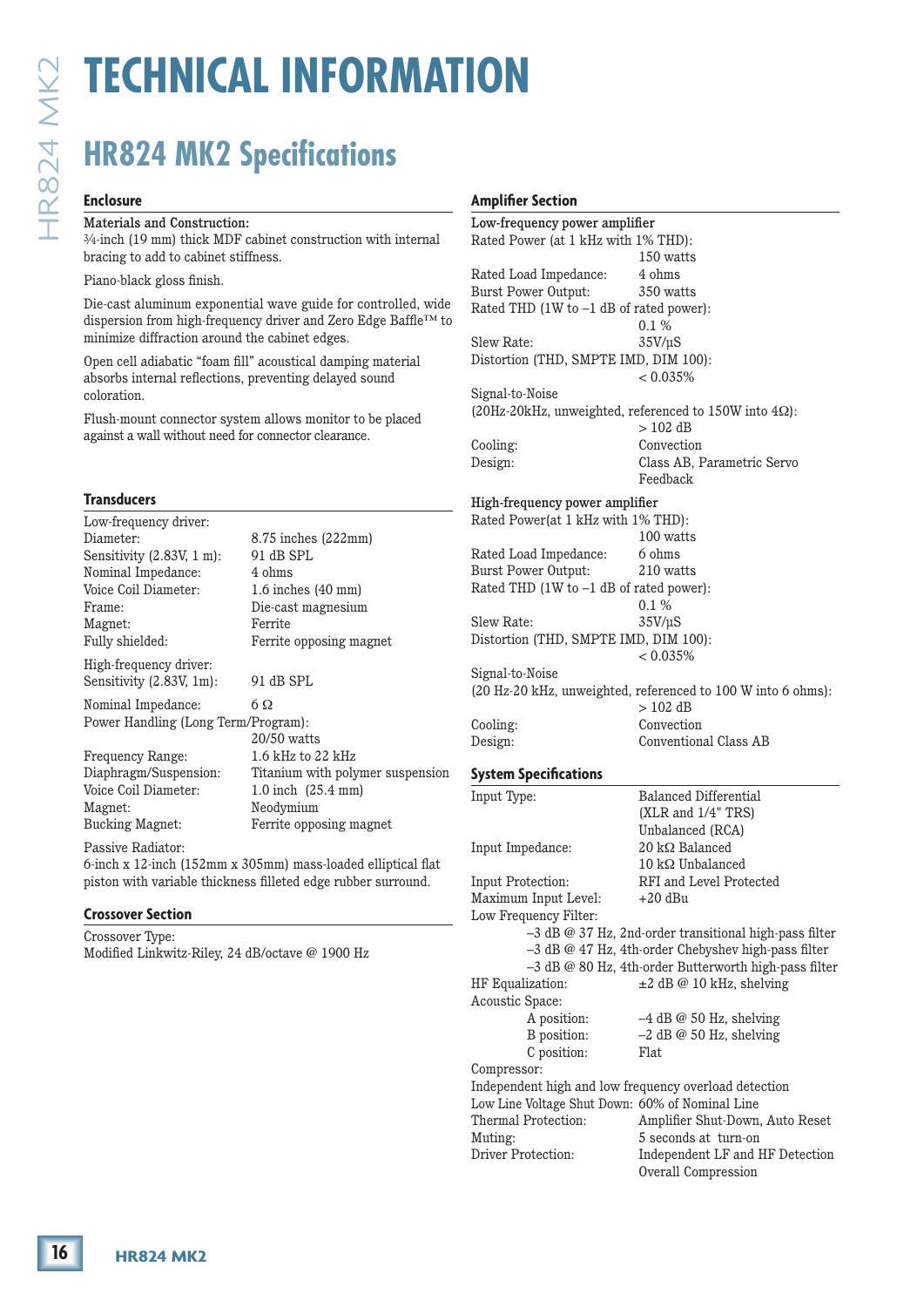# <span id="page-16-0"></span>**Acoustic Section**

# Free-Field Frequency Response:

|                                                                                                      | $\pm 1.5$ dB, 37 Hz to 20 kHz |  |
|------------------------------------------------------------------------------------------------------|-------------------------------|--|
| Lower cutoff frequency:                                                                              | $-3$ dB @ 35 Hz               |  |
| Upper cutoff frequency:                                                                              | $-3$ dB @ 22 kHz              |  |
| Sound Pressure Level at 1 meter,<br>$-7.5$ dBu into balanced input:                                  | 100 dB SPL @ 1m               |  |
| Maximum peak SPL per pair:                                                                           | 120 dB SPL @ 1m               |  |
| Maximum short term SPL on axis,<br>111 dB SPL @ 1m<br>half space 80 Hz to 2.5 kHz:                   |                               |  |
| Residual noise (maximum gain, $600\Omega$ source,<br>20 Hz-20 kHz bandwidth):<br>$< 8$ dB SPL $@$ 1m |                               |  |

# **Rated Line Input Voltage and Power:**

| Power consumption |                                                   |
|-------------------|---------------------------------------------------|
| Standby mode:     | 8 watts                                           |
| Quiescent (idle): | 18 watts                                          |
|                   | Musical Program, Loud mix: 135 watts              |
| Rated Power       | (For UL-6500, CSA-E65-94, EN-60065):<br>150 watts |
| $US$ :            | 120 VAC, 60 Hz                                    |
| Europe:           | 240 VAC, 50 Hz                                    |
| Korea:            | 220 VAC, 60 Hz                                    |
| Japan:            | 100 V. 50-60 Hz                                   |

**Note:** The HR824 MK2 does not support multiple voltage configurations. Make sure the voltage rating for your particular model (as indicated on the rear panel near the IEC socket) corresponds with your local AC mains voltage.

# **Physical Properties**

| 16.8 in/42.5 cm |
|-----------------|
| 10.8 in/27.3 cm |
| 11.4 in/29.0 cm |
| 13.8 in/35.1 cm |
| 34.6 lb/15.7 kg |
|                 |

LOUD Technologies is always striving to improve our products by incorporating new and improved materials, components and manufacturing methods. Therefore, we reserve the right to change these specifications at any time without notice.



**HR824 Acoustic Space Filter Response** +5 <u> Timbul S</u> +4 HH  $\overline{a}$ TT +3 <u> Film Time</u> +2 H +1 -0 ┯ ┯ an<br>Historia -1 ╈╈╈ ┯╤ -2 -3 7711  $\frac{1}{2}$ -4 T d B -5 u -6 -7 -8 I -9 ┯╈ -10 -11 **Time** -12 -13 -14 -15 10 20 50 100 200 500 1k 2k 5k 10k 20k

Hz

**Graphs**





HR824 MK2 WEIGHT 34.6 lb (15.7 kg)

 $17$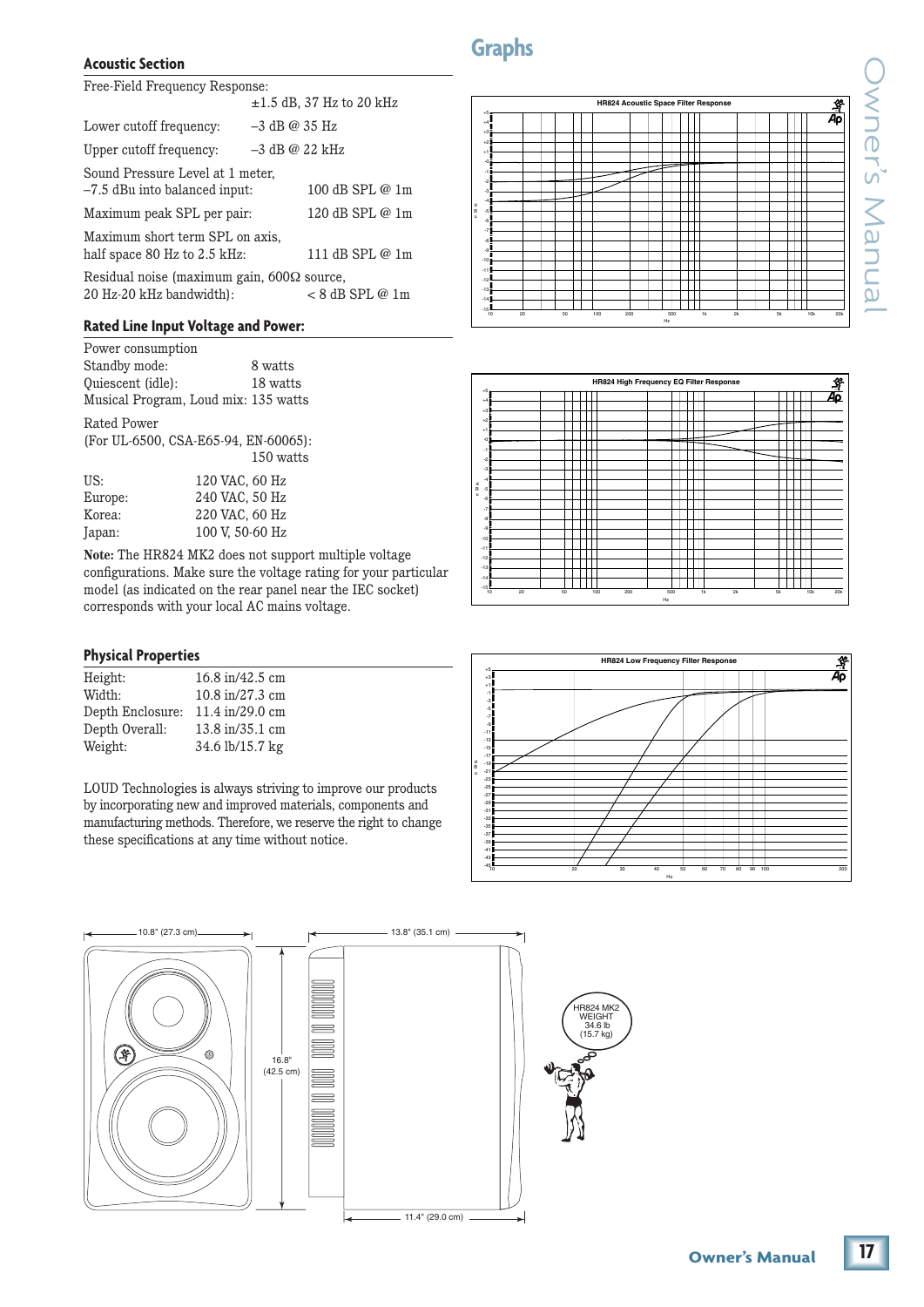# **HR824 MK2 Block Diagram**

<span id="page-17-0"></span>

The following are trademarks or registered trademarks of LOUD Technologies Inc.: The Mackie logo, HR Series, Zero Edge Baffle, and the Running Man.

THX and pm3 are trademarks of THX Ltd. which may be registered in some jurisdications. All rights reserved.

Lucasfilm is a trademark of Lucasfilm Ltd.

This manual also contains names and marks of other companies which belong to those respective companies, and are hereby acknowledged.

HR824 MK2 design protected under the following patent: DES. 387,351

©2007-2014 LOUD Technologies Inc. All Rights Reserved.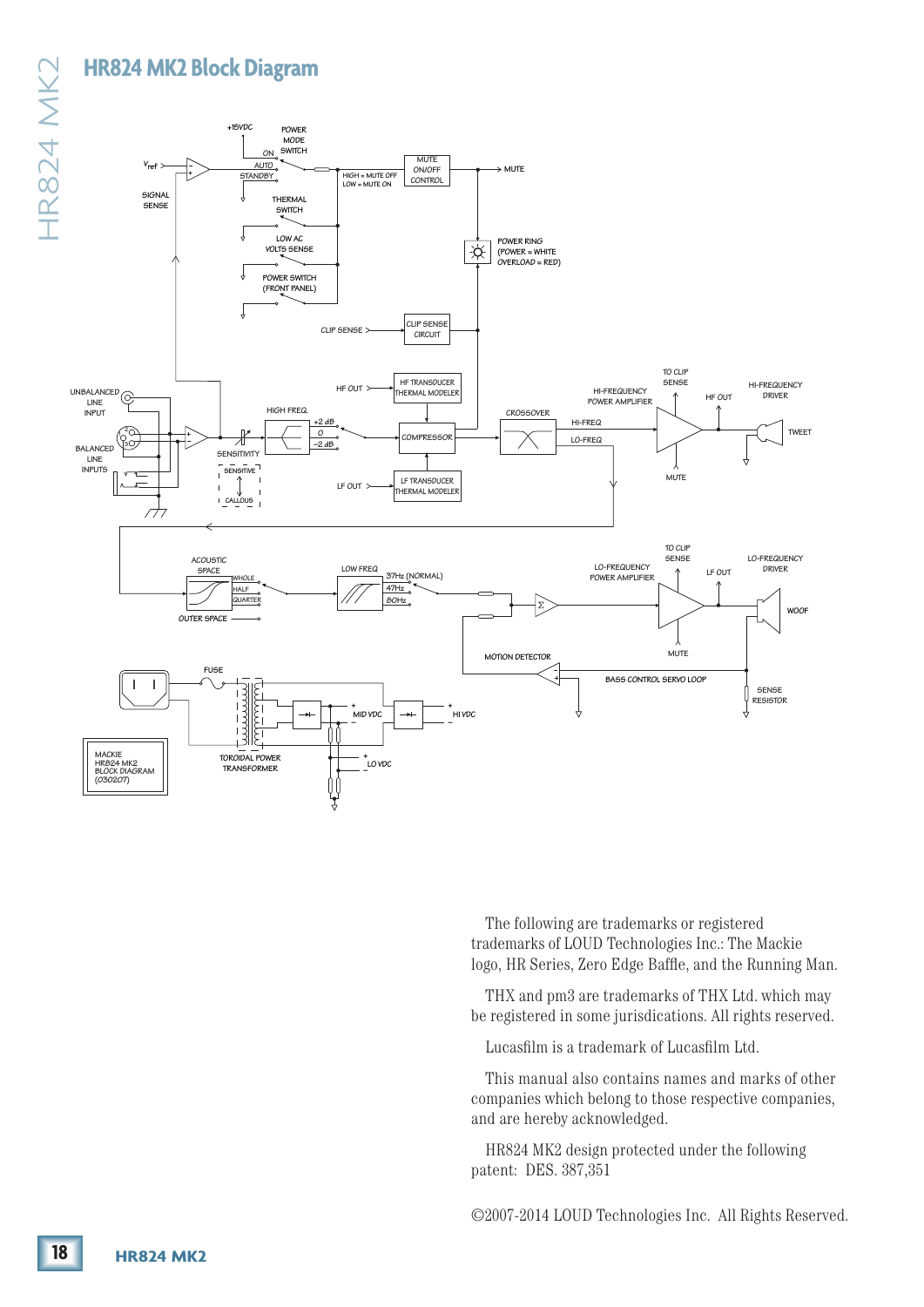# **Mackie Limited Warranty**

# **Please keep your sales receipt in a safe place.**

This Limited Product Warranty ("Product Warranty") is provided by LOUD Technologies Inc. ("LOUD") and is applicable to products purchased in the United States or Canada through a LOUD-authorized reseller or dealer. The Product Warranty will not extend to anyone other than the original purchaser of the product (hereinafter, "Customer," "you" or "your").

For products purchased outside the U.S. or Canada, please visit www.mackie.com/warranty to find contact information for your local distributor, and information on any warranty coverage provided by the distributor in your local market.

**CERT AND SET AN ACCED SET AND SET AN ACCED SET AND ACCED ACCED ACCED ACCED ACCED ACCED AND NOTE AND SURFACE SUBJERVIEW (FOR FOR SURFACE) AND SURFACE SUBJERVIEW (FOR SURFACE) And the set forth in a<br>simple of the provided b** LOUD warrants to Customer that the product will be free from defects in materials and workmanship under normal use during the Warranty Period. If the product fails to conform to the warranty then LOUD or its authorized service representative will at its option, either repair or replace any such nonconforming product, provided that Customer gives notice of the noncompliance within the Warranty Period to the Company at: www.mackie.com/support or by calling LOUD technical support at 1.800.898.3211 (tollfree in the U.S. and Canada) during normal business hours Pacific Time, excluding weekends or LOUD holidays. Please retain the original dated sales receipt as evidence of the date of purchase. You will need it to obtain any warranty service.

For full terms and conditions, as well as the specific duration of the Warranty for this product, please visit www.mackie.com/warranty.

The Product Warranty, together with your invoice or receipt, and the terms and conditions located at www.mackie.com/warranty constitutes the entire agreement, and supersedes any and all prior agreements between LOUD and Customer related to the subject matter hereof. No amendment, modification or waiver of any of the provisions of this Product Warranty will be valid unless set forth in a written instrument signed by the party to be bound thereby.